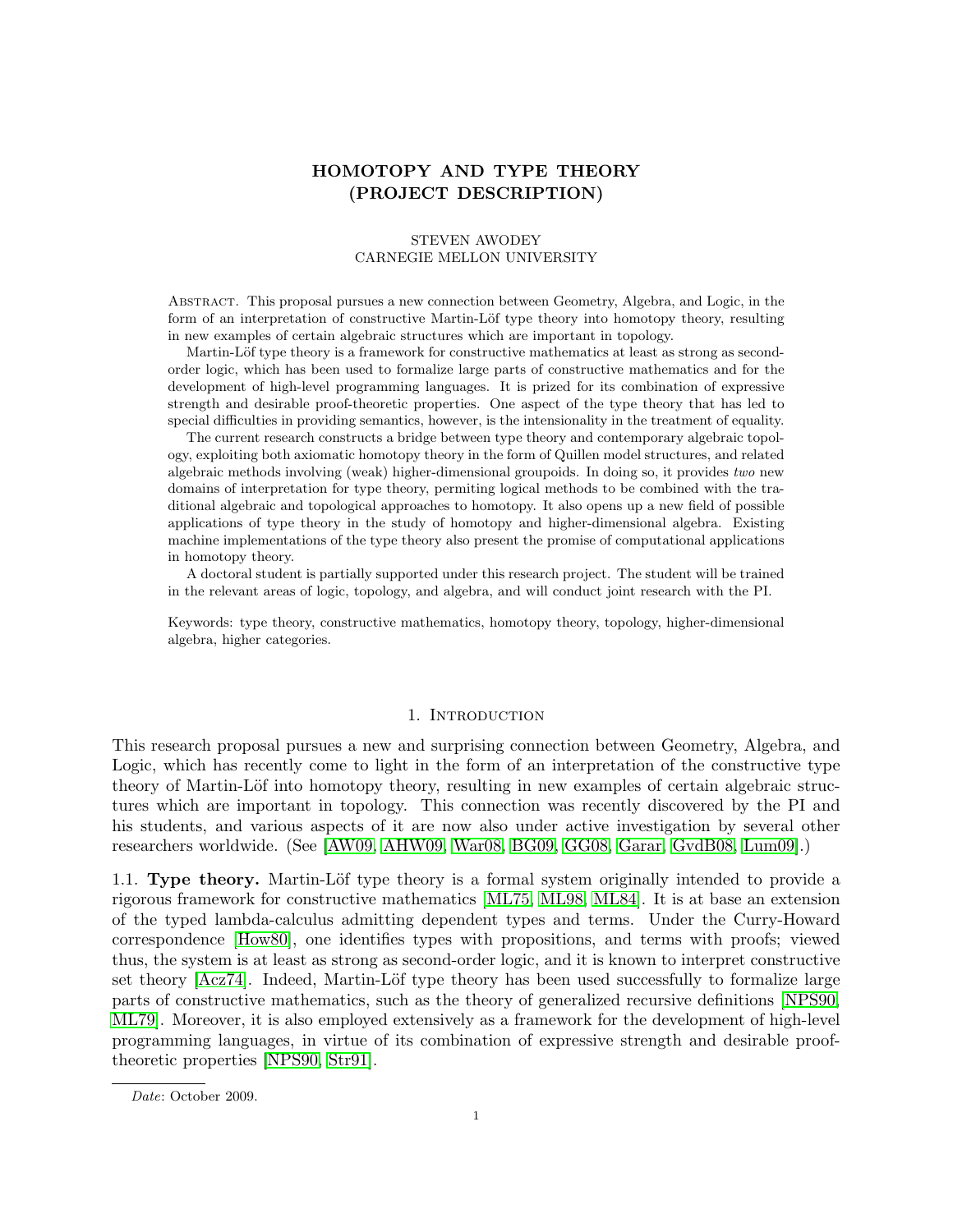The type theory has two variants: an intensional, and an extensional version. The difference between them lies mainly in the treatment of equality of terms. In the intensional version (with which we are mainly concerned in the present work), one has two different kinds of equality: the first kind is called definitional equality, and behaves much like equality between terms in the simplytyped lambda-calculus, or any other conventional equational theory. The second kind is a more subtle relation, called **propositional equality**, which, under the Curry-Howard correspondence, represents the equality formulas of first-order logic. Specifically, given two terms  $a, b$  of the same type A, one may form a new type  $Id_A(a, b)$ , which we think of as the proposition that a and b are equal; a term of this type thus represents a proof of the proposition that  $a$  equals  $b$  (hence the name "propositional equality").

When  $a$  and  $b$  are definitially equal, then (since they can be freely substituted for each other) they are also propositionally equal, in the sense that the identity type  $\text{Id}_A(a, b)$  is inhabited by a term; but the converse is generally not true in the intensional version of the theory (the rules for intensional identity types are given in the appendix at the end of this document). In the extensional version, by contrast, the two notions of equality are forced by an additional rule to coincide. As a consequence, the extensional version of the theory is essentially a dependent type theory with a standard, extensional equality relation. As is well-known, however, the price one pays for this simplification is a loss of desirable proof-theoretic properties, such as strong normalization and decidable type checking and equality of terms [\[Str93,](#page-16-8) [Str91,](#page-16-7) [Hof95a\]](#page-15-8).

The intensional theory thus endows the identity types  $Id_A(a, b)$  with a non-trivial structure. Indeed, these satisfy certain conditions which were observed by Hofmann and Streicher in [\[HS98\]](#page-15-9) to be analogous to the familiar laws for groupoids.<sup>[1](#page-1-0)</sup> Specifically, the posited reflexivity of propositional equality produces identity proofs  $r(a)$ : Id<sub>A</sub> $(a, a)$  for any term  $a : A$ , playing the role of a unit arrow for a; and when  $f : \text{Id}_A(a, b)$  is an identity proof, then (corresponding to the symmetry of identity) there also exists a proof  $f^{-1}$ : Id<sub>A</sub> $(b, a)$ , to be thought of as the inverse of f; finally, when  $f : \text{Id}_A(a, b)$  and  $g : \text{Id}_A(b, c)$  are identity proofs, then (corresponding to transitivity) there is a new proof  $g \circ f : \text{Id}_A(a, c)$ , thought of as the composite of f and g. Moreover, this structure on each type A can be shown to satisfy the usual groupoid laws, but significantly, only up to propositional equality. We shall return to this point below.

The constructive character, computational tractability, and proof-theoretic clarity of the type theory are owed in part to this rather subtle treatment of equality between terms, which itself is expressible within the theory using the identity types  $\text{Id}_A(a, b)$ . Unlike extensional equality, which is computationally intractable, the expressibility of intensional equality within the theory leads to a system that is both powerful and expressive while retaining its important computational character. The cost of intensionality, however, has long been the resulting difficulty of providing a conventional semantic interpretation. Even sophisticated topological and categorical approaches have failed to fully capture the subtle structure of intensional type theory [\[Hof97,](#page-15-10) [Car86,](#page-15-11) [Hof95b,](#page-15-12) [Dyb96\]](#page-15-13).

The current research constructs a bridge from intensional type theory to contemporary algebraic topology, exploiting both the axiomatic approach to homotopy of Quillen model categories, as well as the related algebraic methods involving (weak) higher-dimensional groupoids. This at once provides two new domains of interpretation for type theory. In doing so, it also permits logical methods to be combined with the traditional algebraic and topological approaches to homotopy theory, opening up a range of possible new applications of type theory in the study of homotopy and higher-dimensional algebra. It also allows the importation into homotopy theory of computational tools based on the type theory, such as the computer proof assistants Coq and Agda (cf. [\[TLG06\]](#page-16-9)).

<span id="page-1-0"></span> $<sup>1</sup>A$  groupoid is a like a group, but with a partially-defined composition operation. Precisely, a groupoid can</sup> be defined as a category in which every arrow has an inverse. A group is thus a groupoid with only one object. Groupoids arise in topology as generalized fundamental groups, not tied to a choice of basepoint (see below).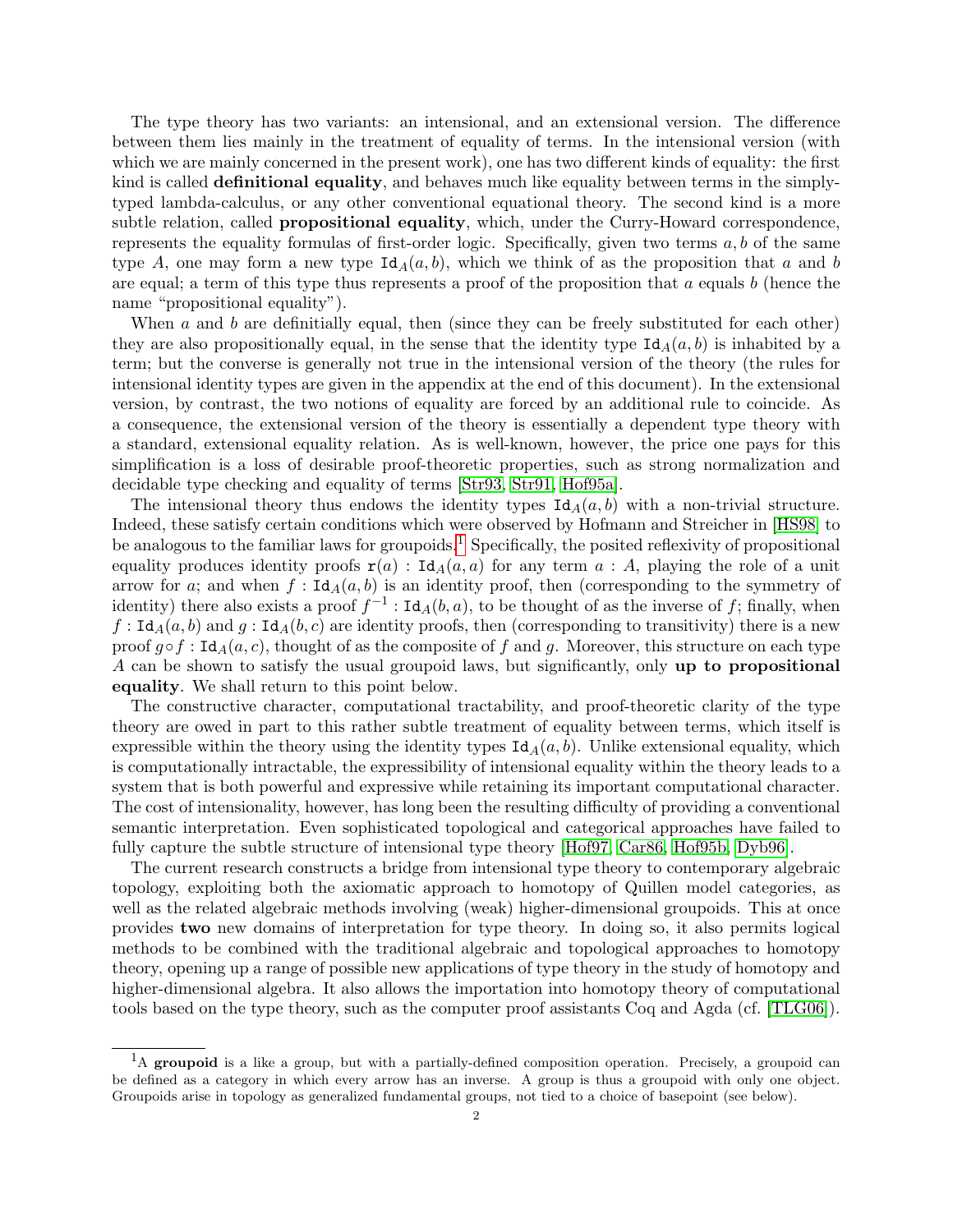1.2. Homotopy theory. In homotopy theory one is concerned with spaces and continuous mappings up to homotopy; a **homotopy** between continuous maps  $f, g: X \to Y$  is a continuous map  $\vartheta$ :  $X \times [0, 1] \to Y$  satisfying  $\vartheta(x, 0) = f(x)$  and  $\vartheta(x, 1) = g(x)$ . Such a homotopy  $\vartheta$  can be thought of as a "continuous deformation" of f into g, determining a higher-dimensional arrow  $\vartheta : f \Rightarrow g$ . Two spaces are said to be homotopy-equivalent if there are continuous maps going back and forth, the composites of which are homotopical to the respective identity mappings. Such spaces may be thought of as differing only by a continuous deformation. Algebraic invariants, such as homology or the fundamental group, are homotopy-invariant, in that any spaces that are homotopy-equivalent must have the same invariants.

It is natural to also consider homotopies between homotopies, referred to as higher homotopies. When we consider a space X, a distinguished point  $p \in X$ , and the paths in X beginning and ending at p, and identify such paths up to homotopy, the result is the **fundamental group**  $\pi(X, p)$  of the space at the point. Modern homotopy theory generalizes this classical construction in several directions: first, we remove the dependence on the base-point  $p$  by considering the **fundamental groupoid**  $\pi(X)$ , consisting of all points and all paths up to homotopy. Next, rather than identifying homotopic paths, we can consider the homotopies between paths as distinct, new objects of a higher dimension (just as the paths themselves are homotopies between points). Continuing in this way, we obtain a structure consisting of the points of  $X$ , the paths in  $X$ , the homotopies between paths, the higher homotopies between homotopies, and so on for even higher homotopies. The resulting structure  $\pi_{\infty}(X)$  is called the **fundamental weak**  $\infty$ -groupoid of X. Such higher-dimensional algebraic structures play a central role in homotopy theory (see e.g. [\[KV91\]](#page-16-10)); they capture much more of the homotopical information of a space than does the fundamental group  $\pi(X, p)$ , or the groupoid  $\pi(X) = \pi_1(X)$ , which is a quotient of  $\pi_{\infty}(X)$  by identifying the higher homotopies. As discussed in subsection [2.4](#page-7-0) below, it has recently been shown that such higher-dimensional groupoids also arise naturally in intensional type theory.

Another central concept in modern homotopy theory is that of a Quillen model structure, which captures axiomatically some of the essential features of homotopy of topological spaces, enabling one to "do homotopy" in different mathematical settings, and to express the fact that two settings carry the same homotopical information. Quillen [\[Qui67\]](#page-16-11) introduced model categories as an abstract framework for homotopy theory which would apply to a wide range of mathematical settings. Such a structure consists of the specification of three classes of maps (the fibrations, weak equivalences, and cofibrations) satisfying certain conditions typical of the leading topological examples. The resulting framework of axiomatic homotopy theory allows the development of the main lines of classical homotopy theory (fundamental groups, homotopies of maps, strong and weak equivalence, homotopy limits, etc.) independently of any one specific setting. Thus, for instance, it is also applicable not only in spaces and simplicial sets, but also in new settings, as in the work of Voevodsky on the homotopy theory of schemes [\[MV99\]](#page-16-12), or that of Joyal [\[Joy02,](#page-15-14) [Joy\]](#page-15-15) and Lurie [\[Lur09\]](#page-16-13) on quasicategories. In the research discussed below (subsection [2.3\)](#page-4-0), it is shown that Martin-Löf type theory can be interpreted in any model category. This allows the use of type theory as a calculus to reason systematically about the objects and maps of homotopy theory.

### 2. Background and Preliminary Results

We review the background to the homotopical interpretation of constructive type theory and then briefly survey the recent research on that and related topics by the PI, his students, and others.

2.1. Background. Among the most thorough, recent treatments of the extensional type theory are the two papers [\[MP00,](#page-16-14) [MP02\]](#page-16-15) by Moerdijk and Palmgren from 2000 and 2002. The authors also announced a projected third paper devoted to the intensional theory, which never appeared. Their intention (known through private conversations) was to make use of higher categories and,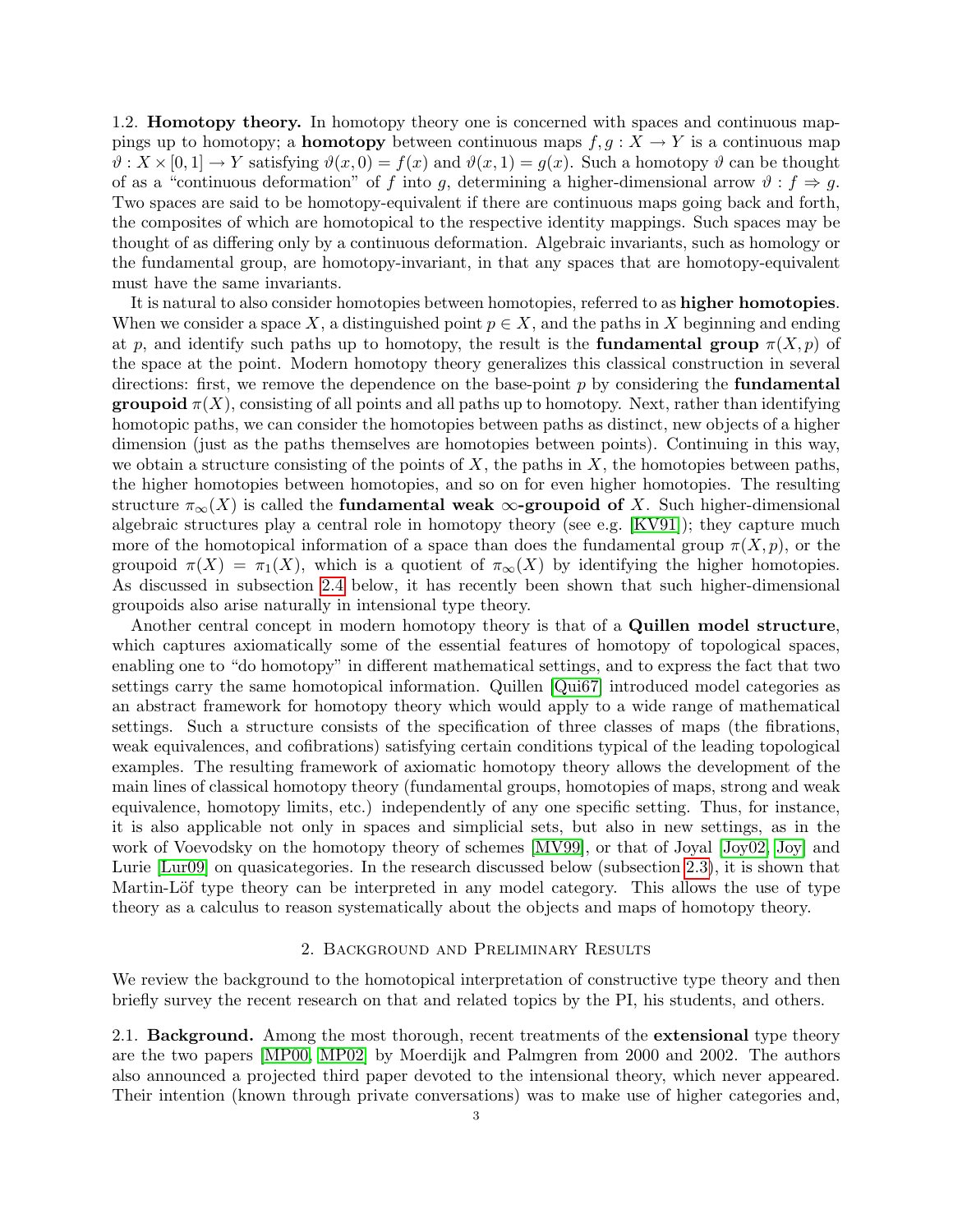perhaps, Quillen model structures. No preliminary results were ever announced, however (but see [\[Pal03\]](#page-16-16)).

In 2006, Vladimir Voevodsky gave the Distinguished Lectures at Stanford University's Mathematics Department, consisting of three lectures entitled "Homotopy lambda-calculus". At that time, the PI and his student Michael Warren had already established the first interpretation of intensional type theory using Quillen model structures. Thus, these roughly simultaneous developments were apparently entirely independent. Later, private distribution of notes from Voevodsky's lectures ([\[Voe06\]](#page-16-17)) confirmed some overlap in the main ideas, particularly the use of homotopy theory to model the intensionality in Martin-Löf's constructive type theory. Voevodsky's remarks are presented as conjectures and suggestions, however, rather than results, and to our knowledge he has not pursued this subject further.

Recently, several young logicians and topologists have begun investigating different aspects of the homotopical interpretation of type theory, partially in informal collaborations with the PI. These include Richard Garner (a recent PhD of Martin Hyland at Cambridge University), Benno van den Berg (a PhD of Ieke Moerdijk, now at Darmstadt, Germany), Nicola Gambino (a PhD of Peter Aczel, now at Palermo), and Pieter Hofstra (a PhD of Jaap van Oosten, now at Ottawa). In addition, Michael Warren has since finished his Carnegie Mellon PhD with the PI, and is currently a Fields Institute Postdoctoral Fellow at the Mathematics Department in Ottawa. In 2008, many of these individuals, as well as the PI and several senior researchers in type theory and homotopy theory, participated in a workshop devoted to the topic of "Categorical and homotopical structures in proof theory", as part of a larger meeting on Simplicial Methods and Higher Categories in Homotopy Theory at the Center for Mathematical Research in Barcelona.

In a new book on *Higher Topos Theory* by Jacob Lurie [\[Lur09\]](#page-16-13), and a forthcoming one on *Quasi-*Categories by Andre Joyal [\[Joy\]](#page-15-15), an explicit connection between homotopy theory, higher algebra, and topos theory is developed. In addition to its geometrical roots and applications, topos theory of course also has a distinctly logical aspect. Such a logical aspect is not present in these recent investigations of "higher topos theory", but may indeed be regarded as the main thrust of the current research proposal.

2.2. Groupoid semantics. A model of type theory is *extensional* if the following reflection rule is satisfied:

$$
\frac{p: \text{Id}_A(a, b)}{a = b: A}
$$
 Id-reflection

I.e., the identity type  $Id_A(a, b)$  in extensional models captures no more information than whether or not the terms  $\alpha$  and  $\beta$  are definitionally equal. Although type checking is decidable in the intensional theory, it fails to be so in the extensional theory obtained by adding Id-reflection as a rule governing identity types. This fact is the principal motivation for studying intensional rather than extensional type theories (cf. [\[Str91\]](#page-16-7) for a discussion of the difference between the intensional and extensional forms of the theory). A good notion of a model for the extensional theory is due to Seely [\[See84\]](#page-16-18), who showed that one can interpret type dependency in locally cartesian closed categories in a very natural way. (There are certain coherence issues, prompting a later refinement by Hofmann [\[Hof97\]](#page-15-10), but this need not concern us here.) Of course, intensional type theory can also be interpreted this way, but then the interpretation of the identity types necessarily becomes trivial in the above sense

The first non-trivial semantics for intensional type theory were developed by Hoffmann and Streicher [\[HS98\]](#page-15-9) using groupoids, which are categories in which every arrow is an iso. The category of groupoids is not locally cartesian closed [\[Pal03\]](#page-16-16), and the model employs certain fibrations (equivalently, groupoid-valued functors) to model type dependency. Intuitively, the identity type over a groupoid G is interpreted as the groupoid  $G^{\rightarrow}$  of arrows in G, so that an identity proof  $f : \text{Id}_A(a, b)$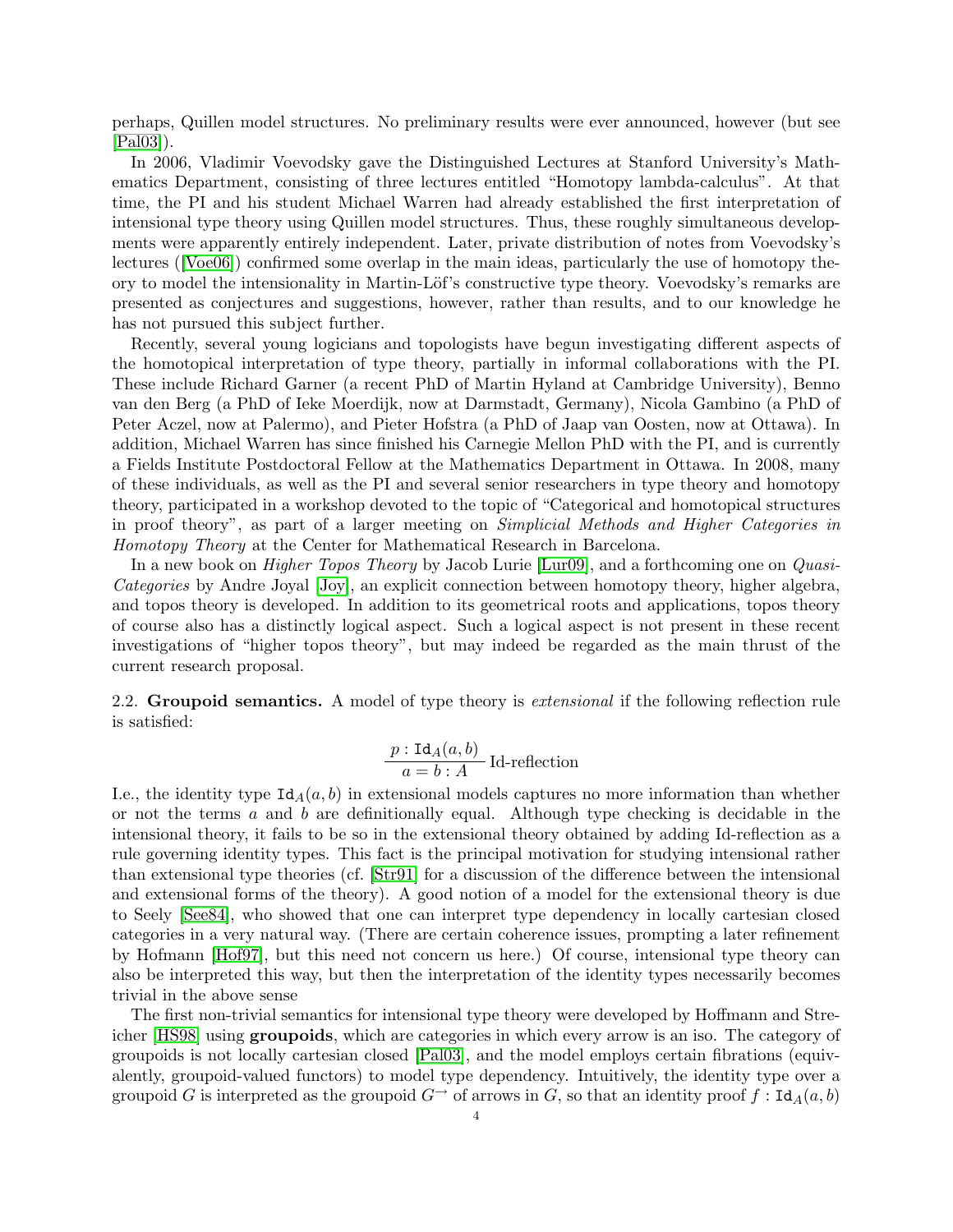becomes an arrow  $f: a \to b$  in G. The interpretation no longer validates extensionality, since there can be different elements a, b related by non-identity arrows  $f: a \rightarrow b$ . Indeed, there may be many different such arrows  $f, g : a \rightrightarrows b$ ; however—unlike in the type theory—these cannot in turn be further related by identity terms of higher type  $\vartheta$  :  $\text{Id}_{\text{Id}_A}(f,g)$ , since a (conventional) groupoid generally has no such higher-dimensional structure. Thus the groupoid semantics validates a certain truncation principle, stating that all higher identity types are trivial—a form of extensionality one dimension up. In particular, the groupoid laws for the identity types are strictly satisfied in these models, rather than holding only up to propositional equality.

This situation suggests the use of the higher-dimensional analogues of groupoids, as formulated in homotopy theory, in order to provide models admitting non-trivial higher identity types. Such higher groupoids occur naturally as the (higher) fundamental groupoids of spaces (as discussed above). A step in this direction was made by Garner [\[Garar\]](#page-15-4), who uses a 2-dimensional notion of fibration to model intensional type theory in 2-groupoids, and shows that when various truncation axioms are added, the resulting theory is sound and complete with respect to this semantics. In his dissertation [\[War08\]](#page-16-0) (supervised by the PI), Warren showed that infinite-dimensional groupoids also give rise to models which validate no such additional truncation axioms. It seems clear that one will ultimately need weak infinite dimensional groupoids in order to faithfully model the full intensional type theory; this is one important aspect of the research proposed here (see subsection [2.4](#page-7-0) below).

<span id="page-4-0"></span>2.3. Homotopical models of type theory. Groupoids and their homomorphisms arise in homotopy theory as a model of topological spaces with homotopy classes of continuous maps. There are other models as well, such as simplicial sets. The idea of a Quillen model structure (cf. [\[Qui67,](#page-16-11) [Bou77\]](#page-15-16)) is to axiomatize the common features of these different models of homotopy, allowing one to develop the theory in an abstract general setting, and to compare different particular settings.

This axiomatic framework also provides a convenient way of specifying a general semantics for intensional type theory, not tied to a particular choice of groupoids, 2-groupoids,  $\infty$ -groupoids, etc., or even spaces themselves. The basic result in this connection is due to the PI and his student Warren in [\[AW09\]](#page-15-0) (see also Warren's thesis [\[War08\]](#page-16-0)), stating that it is possible to model the type theory in any Quillen model category (a weak factorization system suffices). In this interpretation, one uses so-called "path objects" to model identity types in a non-trivial way, recovering the original groupoid model as a special case.

Subsequently, in [\[GG08\]](#page-15-3) it was shown that the type theory itself carries a natural such homotopy structure (i.e. a weak factorization system), so that the type theory is not only sound, but also complete with respect to such abstract homotopical semantics. Together, these results clearly establish not only the viability of the homotopical interpretation as semantics for type theory, but also the possibility of using type theory to reason in Quillen model structures.

In order to describe the interpretation in somewhat more detail, we first recall a few standard definitions. In any category C, given maps  $f : A \to B$  and  $g : C \to D$ , we write f  $\uparrow \uparrow g$  to indicate that f has the *left-lifting property* (LLP) with respect to  $g$ : for any commutative square



there exists a map  $j : B \to C$  such that  $j \circ f = h$  and  $g \circ j = i$ . If M is any collection of maps, we denote by  $\mathbb{M}$  the collection of maps in C having the LLP with respect to all maps in M. The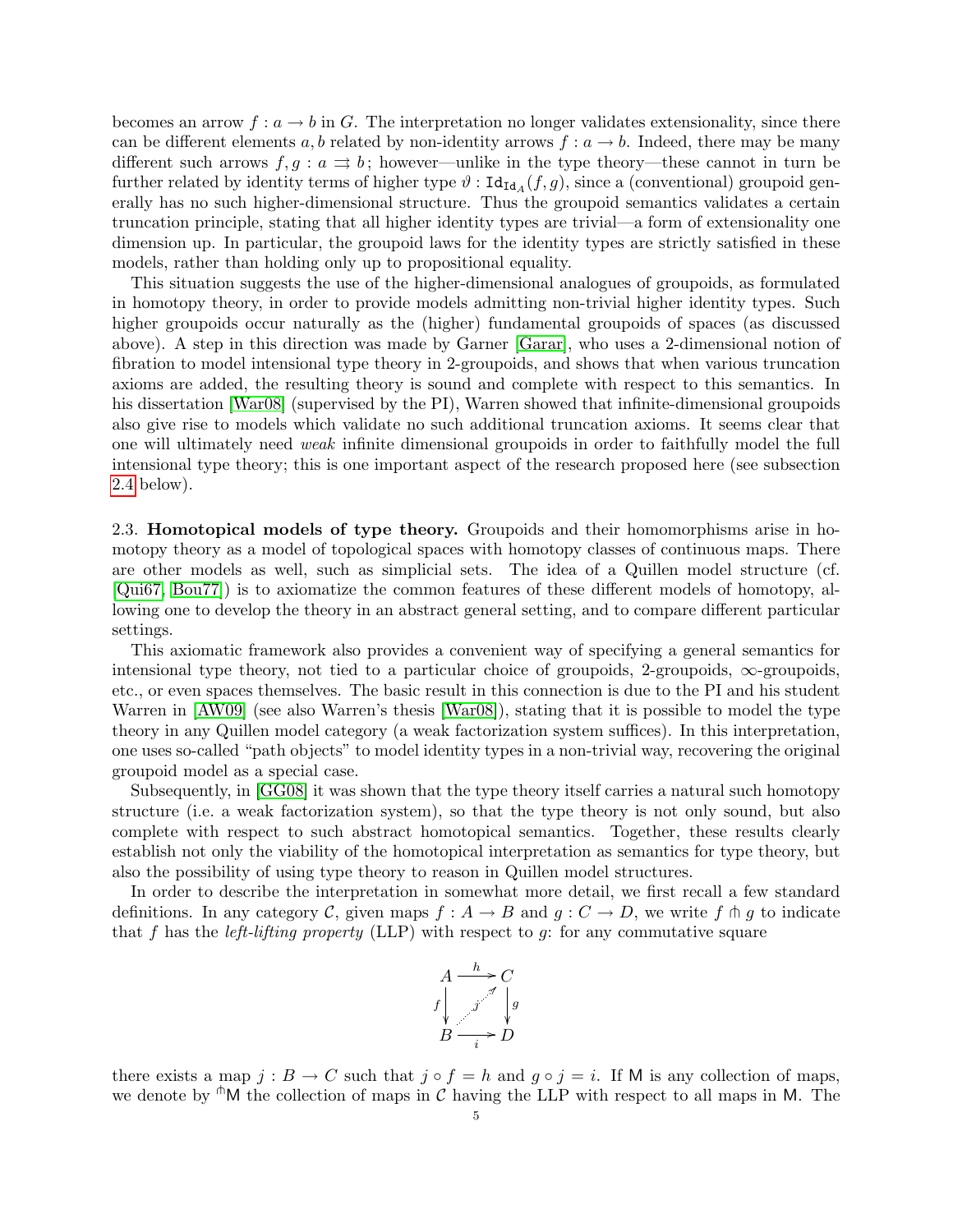collection of maps  $M<sup>th</sup>$  is defined similarly. A weak factorization system  $(L, R)$  in a category C consists of two collections  $L$  (the "left-class") and R (the "right-class") of maps in  $C$  such that:

(1) Every map  $f: A \to B$  has a factorization as  $f = p \circ i$ , where  $i \in L$  and  $p \in R$ .



(2)  $L = \mathbb{R}$  and  $L^{\mathbb{R}} = R$ .

A (closed) model category  $[Qui67]$  is a bicomplete category C equipped with subcategories F (fibrations), C (cofibrations) and W (weak equivalences), satisfying the following two conditions: (1) Given any maps  $g \circ f = h$ , if any two of  $f, g, h$  are weak equivalences, then so is the third; (2) both  $(C, F \cap W)$  and  $(C \cap W, F)$  are weak factorization systems. A map f in a model category is a trivial cofibration if it is both a cofibration and a weak equivalence. Dually, a trivial fibration is a map which is both a fibration and a weak equivalence. An object  $A$  is said to be *fibrant* if the canonical map  $A \to 1$  is a fibration. Dually, A is *cofibrant* if  $0 \to A$  is a cofibration.

Examples of model categories include the following:

- (1) The category Top of topological spaces, with fibrations the Serre fibrations, weak equivalences the weak homotopy equivalences, and cofibrations those maps which have the LLP with respect to trivial fibrations. The cofibrant objects in this model structure are retracts of spaces constructed, like CW-complexes, by attaching cells.
- (2) The category SSet of simplicial sets, with cofibrations the monomorphisms, fibrations the Kan fibrations, and weak equivalences the weak homotopy equivalences. The fibrant objects for this model structure are the Kan complexes.
- (3) The category Gpd of (small) groupoids, with cofibrations the homomorphisms that are on objects, fibrations the Grothendieck fibrations, and weak equivalences the categorical equivalences. Here all objects are both fibrant and cofibrant.

See e.g. [\[DS95,](#page-15-17) [Hov99\]](#page-15-18) for further examples and details.

Finally, recall that in any model category C, a *(very good)* path object  $A<sup>I</sup>$  for an object A consists of a factorization

<span id="page-5-0"></span>
$$
A \xrightarrow{r} A^I
$$
  
\n
$$
\Delta \searrow \psi
$$
  
\n
$$
A \times A,
$$
  
\n(1)

of the diagonal map  $\Delta: A \to A \times A$  as a trivial cofibration r followed by a fibration p (see [\[Hov99\]](#page-15-18)). Paradigm examples of path objects are given by exponentiation by a suitable "unit interval" I in either Gpd or, when the object A is a Kan complex, in SSet. In e.g. the former case,  $G^I$  is just the "arrow groupoid"  $G^{\rightarrow}$ , consisting of all arrows in the groupoid G. Path objects always exist, but are not uniquely determined. In many examples, however, they can be chosen functorially.

We can now describe the homotopy interpretation of type theory. Whereas the idea of the Curry-Howard correspondence is often summarized by the slogan "Propositions as Types", the idea underlying the homotopy interpretation is instead "Fibrations as Types". In classical topology, and in most model categories, a fibration  $p : E \to X$  can be thought of as a family of objects  $E_x$  varying continuously in a parameter  $x \in X$ . (The path-lifting property of a topological fibration describes how to get from one fiber  $E_x = p^{-1}(x)$  to another  $E_y$  along a path  $f: x \leadsto y$ ). This notion gives the interpretation of type dependency. Specifically, assume that  $\mathcal C$  is a finitely complete category with (at least) a weak factorization system  $(L, R)$ . Because most interesting examples arise from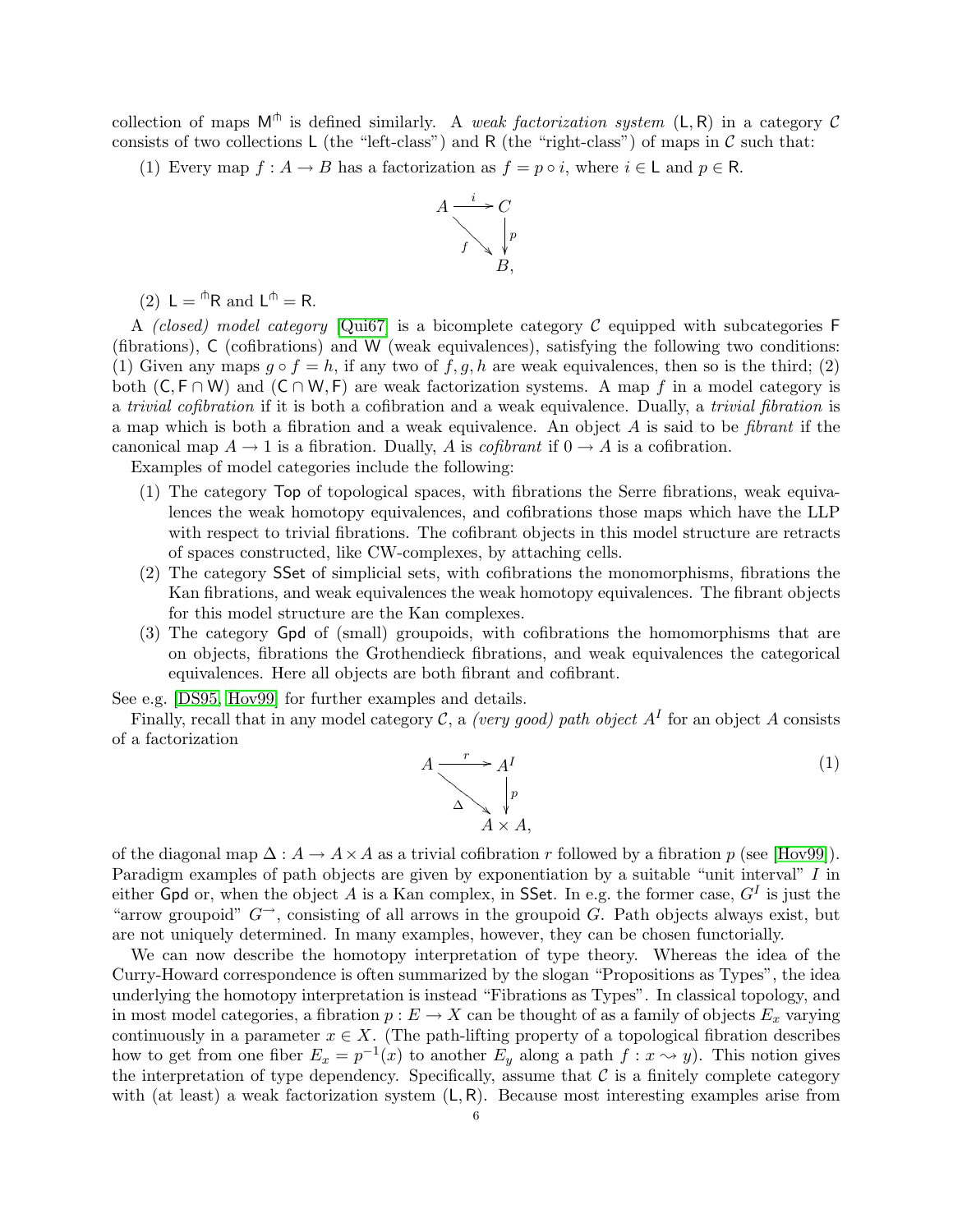model categories, we refer to maps in L as trivial cofibrations and those in R as fibrations. A judgement  $\vdash A$ : type is then interpreted as a fibrant object A of C. Similarly, a dependent type  $x : A \vdash B(x) :$  type is interpreted as a fibration  $p : B \to A$ . Terms  $x : A \vdash b(x) : B$  in context are interpreted as sections  $b: A \to B$  of  $p: B \to A$ , i.e.  $p \circ b = 1_A$ . Thinking of fibrant objects as types and fibrations as dependent types, the natural interpretation of the identity type  $Id_A(a, b)$  should then be as the *fibration of paths* in A from a to b, so that the type  $x, y : A \vdash \text{Id}_A(x, y)$  should be the "fibration of all paths in  $A$ ". That is, it should be a path object for  $A$ .

**Theorem 2.1** ([\[AW09\]](#page-15-0)). Let C be a finitely complete category with a weak factorization system and a functorial choice of stable path objects. I.e., given any fibration  $B \to A$  and any map  $\sigma : A' \to A$ , the evident comparison map is an isomorphism,

$$
\sigma^*(B^I) \cong \sigma^*(B)^I.
$$

Then  $\mathcal C$  is a model of Martin-Löf type theory with identity types.

The proof exhibits the close connection between type theory and axiomatic reasoning in this setting: We verify the rules for the identity types (see the Appendix). Given a fibrant object  $A$ , the judgement  $x, y : A \vdash \text{Id}_A(x, y)$  is interpreted as the path object fibration  $p : A^I \to A \times A$  (see  $(1)$ ). Because p is then a fibration, the formation rule

$$
x,y:A\vdash \mathtt{Id}_A(x,y):\mathtt{type}
$$

is satisfied. Similarly, the introduction rule

$$
x:A\vdash \mathtt{r}(x):\mathtt{Id}_A(x,x)
$$

is valid because the interpretation  $r : A \to A^I$  is a section of p over  $\Delta : A \to A \times A$ . For the elimination and conversion rules, assume that the following premisses are given

$$
x:A, y:A, z: \text{Id}_{A}(x, y) \vdash D(x, y, z): \text{type},
$$

$$
x:A \vdash d(x): D(x, x, \mathbf{r}(x)).
$$

We have, therefore, a fibration  $q: D \to A^I$  together with a map  $d: A \to D$  such that  $q \circ d = r$ . This data yields the following (outer) commutative square:

$$
A \xrightarrow{d} D
$$
\n
$$
r \downarrow \qquad \qquad \nearrow \qquad \downarrow q
$$
\n
$$
A^I \xrightarrow{1} A^I
$$

Because q is a fibration and r is, by definition, a trivial cofibration, there exists a diagonal filler  $j$ , which we choose as the interpretation of the term:

$$
x, y : A, z : \text{Id}_A(x, y) \vdash \text{J}(d, x, y, z) : D(x, y, z).
$$

Commutativity of the bottom triangle is precisely this conclusion of the elimination rule, and commutativity of the top triangle is the required conversion rule:

$$
x: A \vdash J(d, x, x, \mathbf{r}(x)) = d(x): D(x, x, \mathbf{r}(x)).
$$

Examples of categories satisfying the hypotheses of this theorem include groupoids, simplicial sets, and many simplicial model categories [\[Qui67\]](#page-16-11) (including, e.g., simplicial sheaves and presheaves). There is a question of selecting the diagonal fillers  $j$  as interpretations of the J-terms in a "coherent" way", i.e. respecting substitutions of terms for variables. Some solutions to this problem are discussed in [\[AW09,](#page-15-0) [War08,](#page-16-0) [Gar07\]](#page-15-19). A more thorough study of coherence is one of the proposed research directions of this proposal.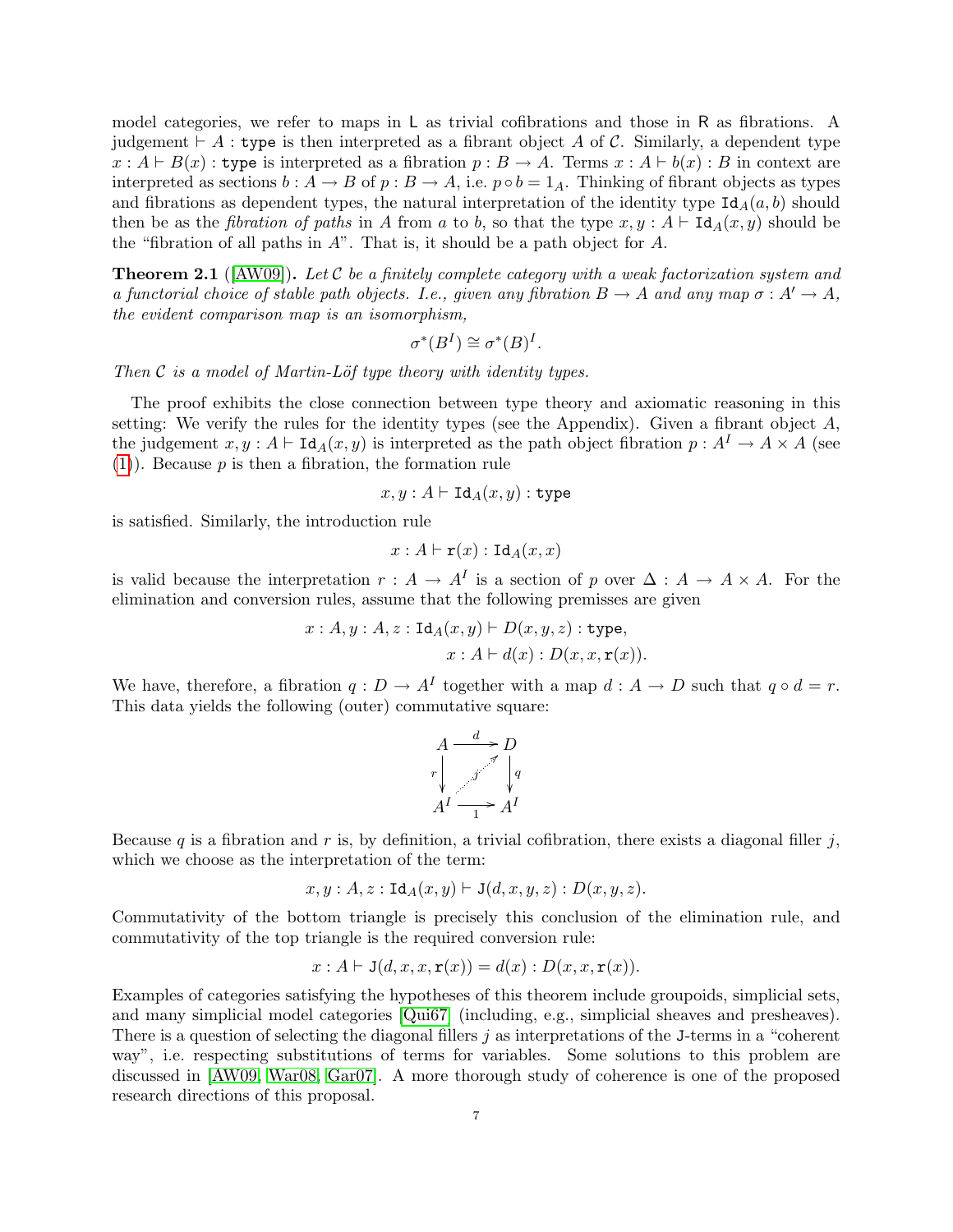A converse of the theorem just described, showing the completeness of type theory with respect to the homotopy interpretation, has recently been established by Gambino and Garner [\[GG08\]](#page-15-3). Their method involves showing that any syntactic system of type theory admits the structure of a weak factorization system, thus serving as a sort of "term model". A close analysis of this term model should serve as a starting point for the investigation of the coherence problem just mentioned.

<span id="page-7-0"></span>2.4. Higher algebraic structures. Given the soundness and completeness of type theory with respect to the abstract homotopical interpretation in Quillen model structures, we are justified in thinking of types in the intensional theory as spaces. From this point of view, the terms of the type A are the points of the "space" A, the identity type  $\text{Id}_A(a, b)$  represents the collection of paths from  $a$  to  $b$ , and the higher identities are homotopies between paths, homotopies between homotopies of paths, etc. The topological fact that paths and homotopies do not form a groupoid, but only a groupoid up to homotopy, is of course precisely the same observation as the logical fact that the identity types only satisfy the groupoid laws up to propositional equality. This parallel between homotopy theory and type theory has now been made precise by the recognition that both cases are instances of one and the same abstract axiomatic theory.

2.4.1. Weak  $\omega$ -groupoids. Pursuing this connection further, it has recently been shown by the PI and his current PhD student Peter Lumsdaine [\[Lum09\]](#page-16-1) (and independently by van den Berg & Garner  $[\text{BG09}, \text{vd}]$  that the tower of identity types over any fixed base type A in the type theory indeed gives rise to a certain infinite dimensional algebraic structure called a weak  $\omega$ -groupoid. Such structures arose first in homotopy theory, and are still the subject of active research ([\[KV91,](#page-16-10) [Lei02,](#page-16-20) [Che07,](#page-15-20) [Bro87\]](#page-15-21)).

In somewhat more detail, in the globular approach to higher groupoids [\[Lei04,](#page-16-21) [Bat98\]](#page-15-22), a weak  $\omega$ -groupoid has objects ("0-cells"), arrows ("1-cells") between objects, 2-cells between 1-cells, and so on, with various composition operations and laws depending on the kind of groupoid in question (strict or weak,  $n$ - or  $\omega$ -, etc.). One paradigm for interpreting type theory is that types (or contexts) are interpreted as objects  $\llbracket A \rrbracket$ , terms  $x : A \vdash \tau : B$  as arrows  $\llbracket \tau \rrbracket : \llbracket A \rrbracket \rightarrow \llbracket B \rrbracket$ , terms of identity type  $\rho: \mathrm{Id}_A(\tau, \tau')$  as [2](#page-7-1)-cells  $[\![\rho]\!] : [\![\tau]\!] \Rightarrow [\![\tau']\!]$ , terms  $\chi: \mathrm{Id}(\rho, \rho')$  as 3-cells, and so on.<sup>2</sup> Now, it can be shown that the terms of any type X, together with those of its higher identity types  $Id_X, Id_{Id_X}, \ldots$ , already carry the structure of a weak  $\omega$ -groupoid, and that the interpretation  $\llbracket - \rrbracket$  just mentioned is then simply a homomorphism.

To describe this weak  $\omega$ -groupoid more closely, we first require the notion of a globular set, which may be thought of as an "infinite-dimensional" graph. Specifically, a globular set ([\[Bat98,](#page-15-22) [Str00\]](#page-16-22)) is a presheaf on the category G generated by arrows

$$
0 \xrightarrow[t_0]{s_0} 1 \xrightarrow[t_1]{s_1} 2 \xrightarrow[t_1]{\cdots}
$$

subject to the equations  $ss = ts$ ,  $st = tt$ . More concretely, a globular set  $A_{\bullet}$  has a set  $A_n$  of "n-cells" for each  $n \in \mathbb{N}$ , and each  $(n + 1)$ -cell x has parallel source and target n-cells  $s(x)$ ,  $t(x)$ . (Cells x, y of dimension  $> 0$  are parallel if  $s(x) = s(y)$  and  $t(x) = t(y)$ ; all 0-cells are considered parallel.)

**Example 2.2.** For a type A in a type theory  $\mathbb{T}$ , the terms of types

$$
A,\mathrm{Id}_A,\mathrm{Id}_{\mathrm{Id}_A},\ldots,
$$

together with the evident indexing projections, e.g.  $s(p) = a$  and  $t(p) = b$  for  $p : \text{Id}_A(a, b)$ , form a globular set  $A$ .

<span id="page-7-1"></span><sup>&</sup>lt;sup>2</sup>Actually, this interpretation presumes that the algebraic structure is not an  $\omega$ -groupoid, but something more general called an  $(\infty, 1)$ -category, in which the cells of dimension 1 need not be invertible. Such categories arise in homotopy [\[Berar\]](#page-15-23), but have an obvious importance in type-theory as well.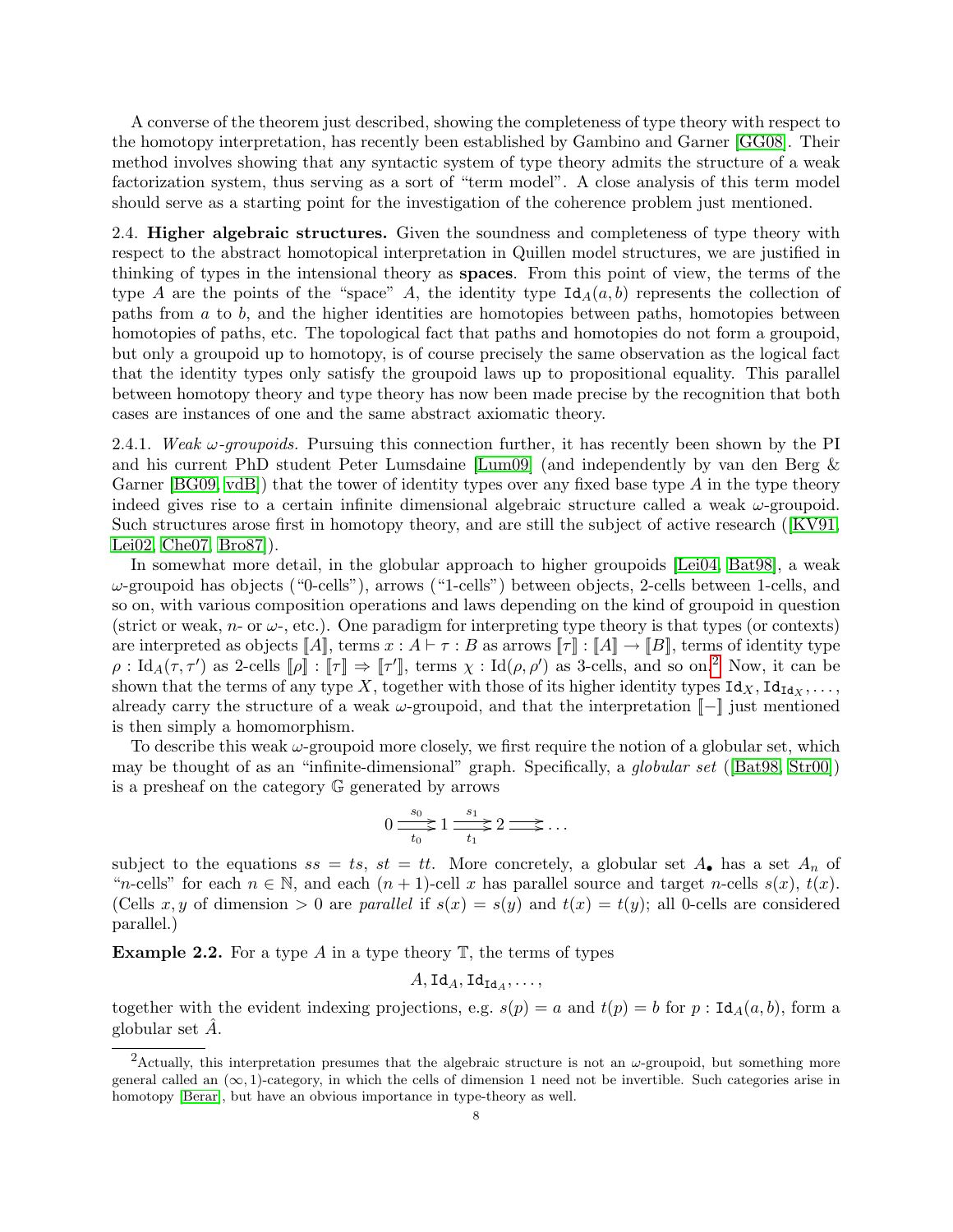• a • a • b / f • a • b f g ; α ! α } \_\*4 β ϑ • a • b f g DD

<span id="page-8-0"></span>FIGURE 1. Some cells in an  $\omega$ -groupoid

A strict  $\omega$ -groupoid is a higher-dimensional groupoid satisfying, in all dimensions, associativity, unit, and inverse laws given by equations between certain cells. Such a groupoid has an underlying globular set consisting of cells of each dimension, and any globular set  $A_{\bullet}$  generates a free strict  $ω$ -groupoid  $F(A_{\bullet})$ —just as any set generates a free group, and any graph, a free groupoid. The cells of  $F(A_{\bullet})$  are free (strictly associative) pastings-together of cells from  $A_{\bullet}$  and their formal duals, including degenerate pastings from the identity cells of  $F(A_{\bullet})$ . In a *strict*  $\omega$ -groupoid, cells can be composed along a common boundary in any lower dimension, and the composition satisfies various associativity, unit, and interchange laws, captured by the generalized associativity law: each labelled pasting diagram has a unique composite (see Figure [1\)](#page-8-0).

In a weak  $\omega$ -groupoid, by contrast, we do not expect strict associativity, and so we may have multiple composition maps for each shape of pasting diagram; but we do demand that these composites agree up to cells of the next dimension, and that these associativity cells satisfy coherence laws of their own, and so on.

Now, this is exactly the situation we find in intensional type theory. For instance, even in constructing a term witnessing the transitivity of identity, one finds that there is no single canonical candidate. Specifically, as a composition for the pasting diagram

 $\cdot$   $\longrightarrow$   $\cdot$   $\rightarrow$ 

or more concretely, a term c such that

$$
x, y, z : X, p : Id(x, y), q : Id(y, z) \vdash c(q, p) : Id(x, z),
$$

there are the two equally natural terms  $c_l$ ,  $c_r$  obtained by applying (Id-ELIM) to p and q respectively. These are not definitionally equal, but are propositionally equal, i.e. equal up to a 2-cell, for there is a term e with

 $x, y, z : X, p : Id(x, y), q : Id(y, z) \vdash e(q, p) : Id(c_l(q, p), c_r(q, p)).$ 

Indeed, we have the following:

**Theorem 2.3** ([\[Lum09\]](#page-16-1)). Let A be any type in a system  $\mathbb{T}$  of intensional Martin-Löf type theory. Then the globular set  $\hat{A}$  of terms of type  $A, Id_A, Id_{Id_A}, \ldots$  carries a natural weak  $\omega$ -groupoid structure.

It is now quite natural to ask what special properties this particular  $\omega$ -groupoid has in virtue of its type-theoretic construction. In light of related syntactic constructions of other types of free algebras, a sensible conjecture is that it is the **free weak**  $\omega$ -**groupoid**, up to a suitable notion of equivalence. This is one of the proposed research directions of this proposal.

The approach of Garner and van den Berg [\[GvdB08\]](#page-15-5) differs from that just sketched in that uses an axiomatic description, in the style of Quillen model categories, of the homotopy structure of the type theory to construct the  $\omega$ -groupoid, rather than doing so explicitly in the type theory. This highlights the common source of such groupoids in type theory and homotopy theory, and suggests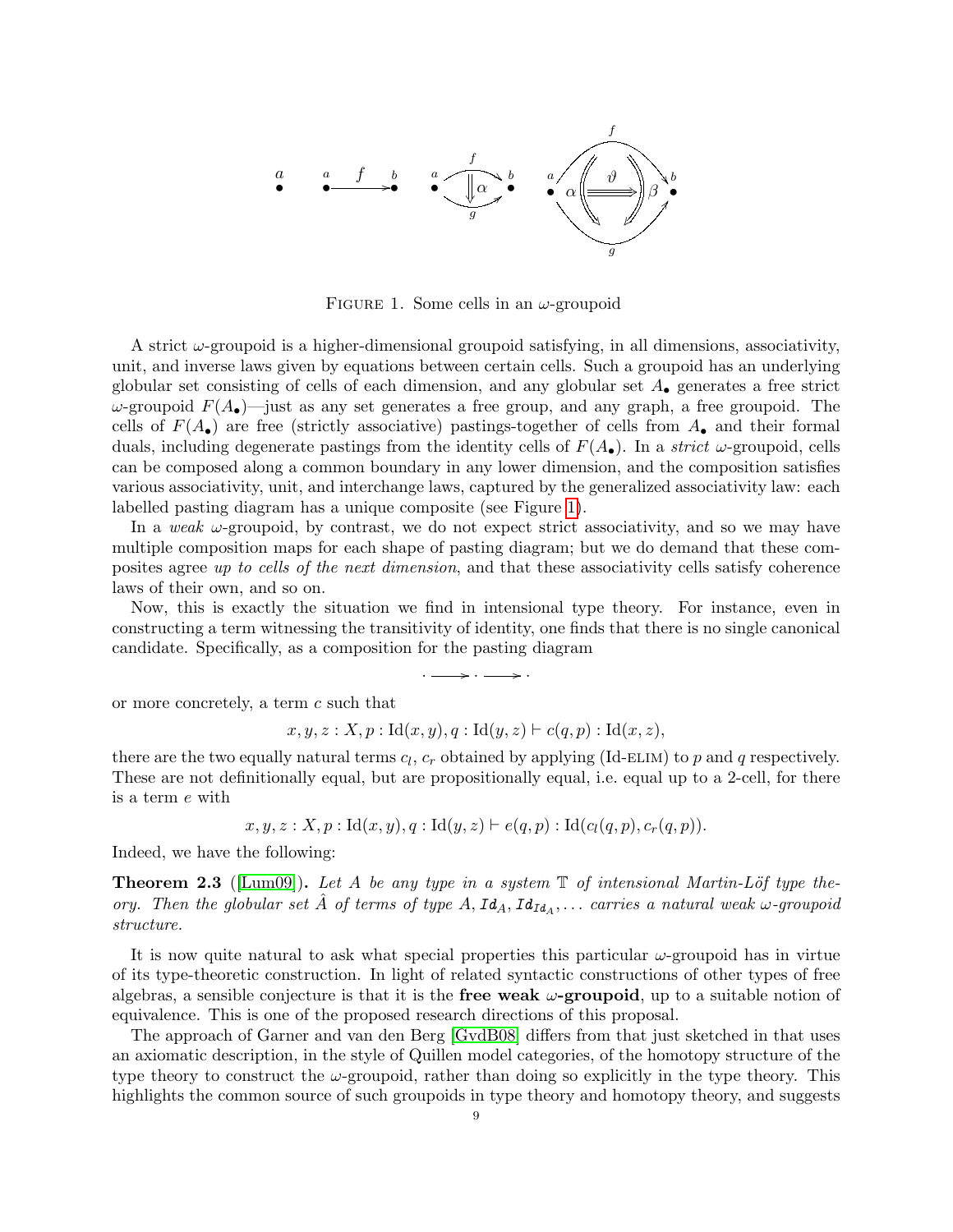pursuing the axiomatic development further. The latter development is another of the proposed research directions of this proposal.

2.4.2. Weak n-groupoids. A further step in exploring the connection between type theory and homotopy is to investigate the relationship between type theoretic "truncation" (i.e. higher-dimensional extentionality principles) and topological "truncation" of the higher fundamental groups. Spaces for which the homotopy type is already completely determined by the fundamental groupoid are called homotopy 1-types, or simply 1-types [\[Bau95\]](#page-15-24). More generally, one has n-types, which are thought of as spaces which have no homotopical information above dimension n. One of the goals of homotopy theory is to obtain good models of homotopy n-types. For example, the category of groupoids is Quillen equivalent to the category of 1-types [\[KV91\]](#page-16-10); in this precise sense, groupoids are said to model homotopy 1-types. Recent work [\[AHW09\]](#page-15-1) by the PI, his former student Warren, and Pieter Hofstra has shown that the 1-truncation of the intensional theory, arrived at by adding the analogue of the Id-reflection rule for all terms of identity type, generates a Quillen model structure on the category of graphs that is Quillen equivalent to that of groupoids. In a precise sense, the truncated system of 1-dimensional type theory thus captures the homotopy 1-types.

In a bit more detail, for every globular set  $A_{\bullet}$  one can define a system of type theory  $\mathbb{T}(A_{\bullet})$ , the basic terms of which are the elements of the various  $A_n$ , typed as terms of the corresponding identity type determined by the globular structure: e.g.  $a \in A_n$  is a basic term of type  $\text{Id}_A(s(a), t(a))$ , where  $s, t : A_n \rightrightarrows A_{n-1}$  are the source and target maps, at dimension n, of  $A_{\bullet}$ . Since we know from the result of Lumsdaine [\[Lum09\]](#page-16-1), just reviewed, that for any type  $X$ , the underlying globular set of terms of the various identity types  $X, \text{Id}_X, \text{Id}_{\text{Id}_X}, \ldots$  gives rise to a weak  $\omega$ -groupoid, we can infer that in particular the globular set of terms over the ground type  $A_0$  in the theory  $\mathbb{T}(A_{\bullet})$  form such a groupoid, **generated type-theoretically** from the arbitrary globular set  $A_{\bullet}$ . Let us call this weak  $\omega$ -groupoid  $G_{\omega}(A_{\bullet})$ , the **type-theoretically free** weak  $\omega$ -groupoid generated by  $A_{\bullet}$ . This construction is investigated in depth in [\[AHW09\]](#page-15-1), where certain groupoids of this kind are called a **Martin-Löf complexes** (technically, these are the algebras for the globular monad just described).

It is clearly of interest to investigate the relationship between this type-theoretic construction of higher groupoids and both the algebraically free higher groupoids, on the one hand, and the higher groupoids arising from spaces as fundamental groupoids, on the other. As a first step, one can consider the 1-dimensional truncation of the above construction, and the resulting (1-) groupoid  $G_1(A_\bullet)$ . For that case, the following result relating  $G_1(A_\bullet)$  to the usual, algebraically free groupoid is established in the work cited:

**Theorem 2.4** ([\[AHW09\]](#page-15-1)). The type-theoretically free groupoid is equivalent to the algebraically free groupoid.

The proof uses a variation of the proof-theoretic technique of "logical predicates" due to Tait [\[Tai67\]](#page-16-23). Furthermore, it is shown that the 1-truncated Martin-L¨of complexes admit a Quillen model structure equivalent to that of (1-) groupoids. The following then results from known facts from homotopy theory:

#### **Theorem 2.5** ( $[AHW09]$ ). The 1-truncated Martin-Löf complexes classify homotopy 1-types.

Obviously, one should now proceed to higher groupoids and the corresponding type theories truncated at higher dimensions. This constitutes another one of the proposed research directions of this proposal.

#### 3. Proposed Research Directions

<span id="page-9-0"></span>The foregoing survey of the present state of knowledge in the field also served to indicate several proposed directions for future research, in the context of the PI's past research and work in progress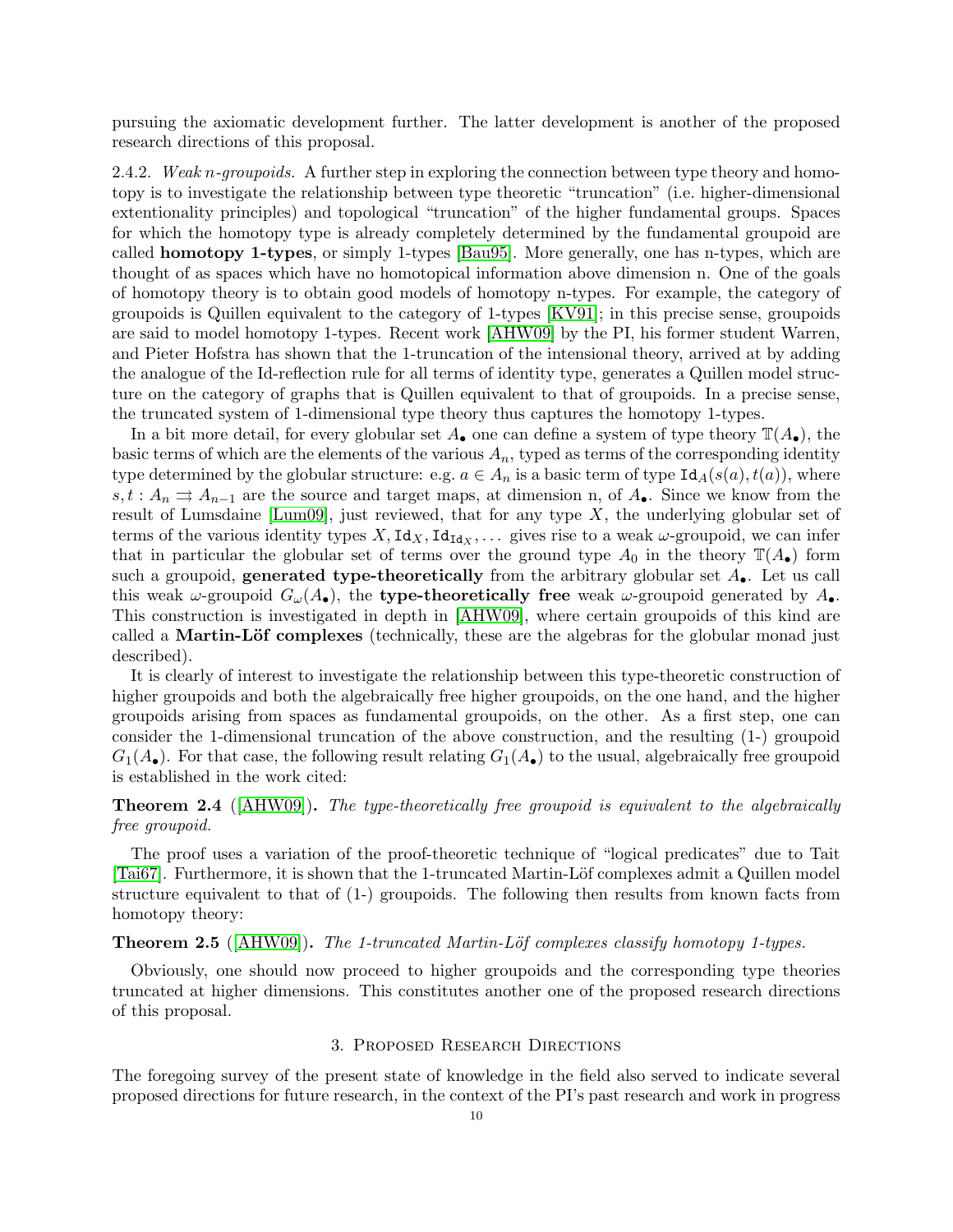by the PI and others. We now list the specific research topics mentioned above, and briefly elaborate their objectives and expected significance.

3.1. Coherence. As explained above (in [2.3\)](#page-4-0), the interpretation in Quillen model structures (and weak factorization systems generally) need not be coherent, in the sense that substitution into elimination terms is not respected (this is sometimes known as the "Beck condition"). This results quite naturally from the fact that the diagonal fillers in lifting problems are in general not unique, nor are there always canonical choices for such fillers. Even when such choices can be made in a natural way, they need not respect reindexing or change-of-base (pullback). This situation is not a defect, but a virtue of the axiomatic approach to homotopy: it provides flexibility and freedom from having to make choices that have no special significance. Nonetheless, for some purposes it is convenient to have canonical, coherent liftings, and recent work [\[Gar07\]](#page-15-19) has shown that it is possible to replace many familiar model structures (i.e. those that are cofibrantly generated) by equivalent ones equipped with a natural choice of diagonal liftings. This presents one possible solution to the coherence problem which can be further pursued.

In the case of the particular diagonal fillers involved in the interpretation of type theory, however, it can also be shown [\[AW09\]](#page-15-0) that all choices are already homotopic, and so a weakened "Beck condition up to homotopy" necessarily holds. Thus one should consider a type theory with explicit substitutions in the style of [\[ACCL89\]](#page-15-25); such a theory would be interpreted in a far larger range of homotopy theories, allowing a more direct use of the type theory for homotopical calculations.

One approach to this issue is suggested by the completeness of type theory with respect to the homotopical interpretation ([\[AW09\]](#page-15-0) and [\[GG08\]](#page-15-3), see abov[e2.3\)](#page-4-0). Investigating the term model should provide useful insight into the precise coherence laws that need to obtain in all models. It should then be possible to sharpen the soundness and completeness results with an axiomatic description of the required coherence conditions. Such a description could be given within a few months of dedicated study.

Another approach proposed by the PI and pursued in Warren's thesis [\[War08\]](#page-16-0) avoids coherence issues altogether by deriving the entire homotopy structure from an "interval object", an internal cogroupoid generating the system of fibrations and weak equivalences by lifting properties (as in classical homotopy with respect to the unit interval  $[0, 1]$ ). Preliminary results in [\[War08,](#page-16-0) [War09\]](#page-16-24) indicate the promise of this approach.

3.2. Free weak  $\omega$ -groupoid. The type-theoretic construction of a weak  $\omega$ -groupoid outlined in subsection [2.4](#page-7-0) above is as plausible a candidate for the free such groupoid as is any known construction (indeed more so, given the known syntactic constructions of other free algebras). The chief difficulty in verifying freeness is in the present lack of a suitable notion of homomorphism for weak  $\omega$ -groupoids and categories. There are several competing such notions [\[Lei02,](#page-16-20) [Gar08\]](#page-15-26), all quite elaborate, and one needs to determine whether any of them, or some variant, will serve.

A similar difficulty applies to the truncations of both the full type theory and the notions of weak  $\omega$ -groupoid. Thus the "2-dimensional type theory" of [\[Garar\]](#page-15-4) should generate the free weak 2-groupoid, etc. But already here, the existing notion of bi-homomorphism of 2-groupoid is not obviously the correct one for this purpose (although, to be sure, it is the first thing to check). It is quite likely that the type-theoretic construction itself could provide useful insight into the correct notion of homomorphism for weak, higher-dimensional algebras. One could then proceed to compare the higher truncations of type theory with the homotopy types [\[MS93,](#page-16-25) [LW50\]](#page-16-26).

The logical construction of a free weak  $\omega$ -groupoid would be a significant contribution to homotopy theory, from an unexpected source. This result is not far away, and could likely be accomplished within the period of this proposal.

A further step in this direction which could then follow is the investigation of the simplicial aspect of type theory. The globular structure pursued to date results from focussing on a single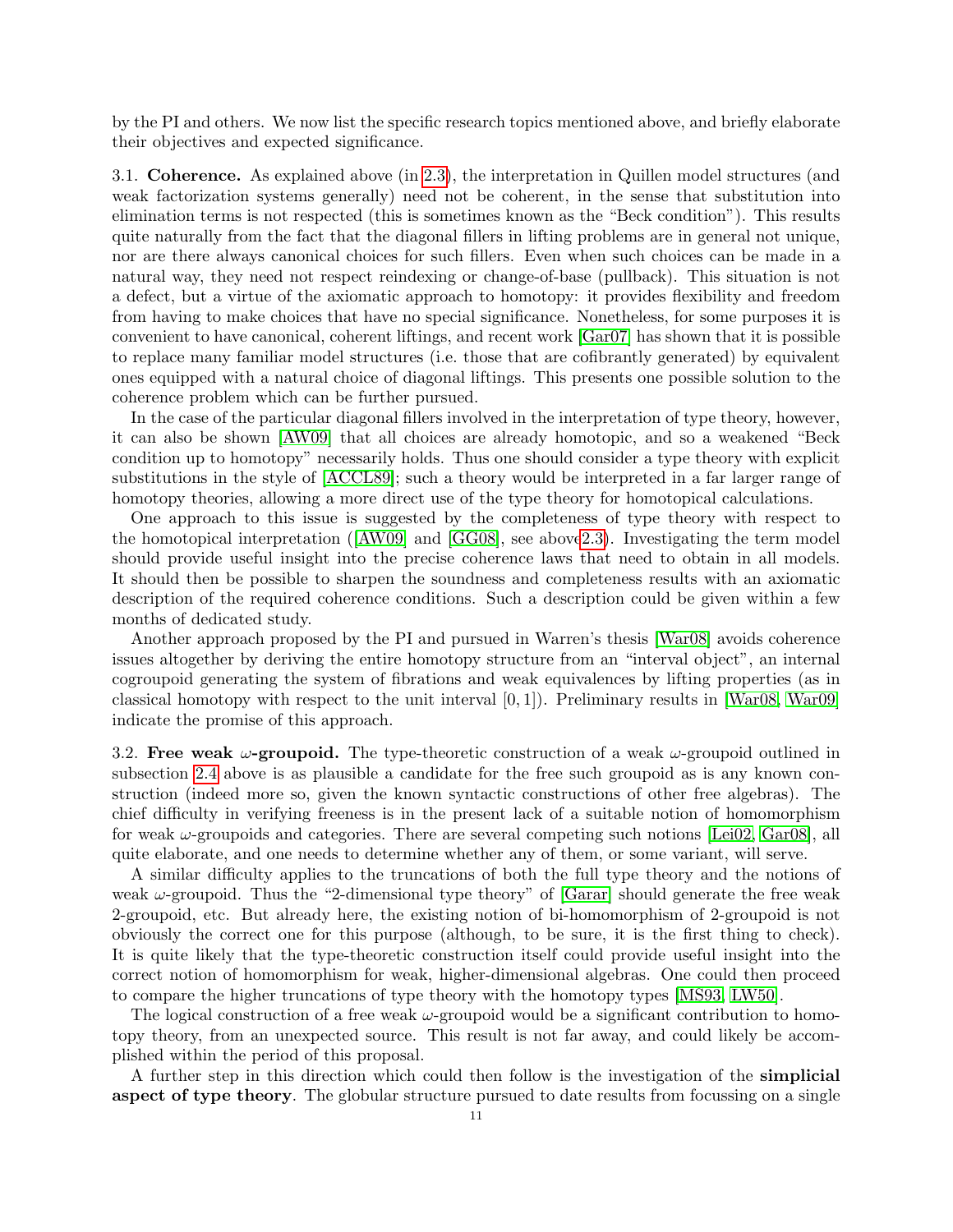type, but the entire theory actually has a structure closer to that of an  $(\infty, 1)$ -category [\[Berar\]](#page-15-23) or quasicategory [\[Joy,](#page-15-15) [Lur09\]](#page-16-13). It should thus also be the case that any system of type theory generates a "free quasicategory". Work on this conjecture is already underway in collaboration with a PhD student.

3.3. Axiomatics. The completeness of the type theory with respect to the homotopy interpretation ([\[AW09\]](#page-15-0) and [\[GG08\]](#page-15-3), see subsection [2.3](#page-4-0) above) means that logical methods will suffice in principal for many homotopical constructions, such as fundamental groupoids (as is in fact exploited in [\[GvdB08\]](#page-15-5)). This means that intensional type theory can usefully serve as a logical calculus for reasoning in model categories. To make this an effective tool in practice, one should first systematize the interpretation, in the style of the Kripke-Joyal semantics for categories of sheaves [\[MM92\]](#page-16-27). As a next step, one can then investigate the interpretation of sum and product type constructions. It is to be expected that these will relate to the topologists' homotopy limits and colimits. This would enable the use of the full type theory as a systematic tool for homotopical calculations and constructions.

In higher-dimensional algebra, too, the benefits of such a rigorous system for reasoning and calculating could be enormous. Current methods of reasoning and even notation begin to fail after just a few dimensions, under the sheer combinatorial complexity of the objects of investigation. The use of type theory as an auxiliary axiomatic framework for higher-dimensional algebra would also bring with it the possibility of computational assistance in the form of computer verification systems like Agda and Coq [\[TLG06\]](#page-16-9), designed specifically for calculating in type theory. Of course, the same is true with respect to homotopy theory: the use of type theory to formalize homotopical constructions and calculations immediately admits the possibility of computational assistance.

A practically attainable example of such an application would be the verification in higher dimensions of the Breen-Baez-Dolan stabilisation hypothesis.<sup>[3](#page-11-0)</sup> This is a generalization to higher dimensions of the well-known Eckmann-Hilton argument from topology, which shows that the higher homotopy groups are commutative, with applications to the higher homotopy of spheres, cobordism, and topological quantum field theory. A very few low dimensional cases have been successfully verified by hand, but higher dimensions prove combinatorially intractable using current methods [\[CG08,](#page-15-27) [BS09\]](#page-15-28). A type theoretic formalization, combined with one of the standard computational implementations, could make a real contribution to advancing this question.

Investigating such applications will be a component of this research project, and it is likely that computational applications will be found quite readily, given the already well-developed implementations of type theory, combined with the soundness and completeness of the theory with respect to the homotopical interpretation.

3.4. Long-term goals. The results and directions just surveyed represent the beginnings of a novel research program at the intersection of topology, algebra and logic. The results already achieved and research currently underway strongly indicate the fruitfulness of this program and its potential to make contributions to each of these fields in ways not attainable by current methods.

The application of logic in geometry and topology via categorical algebra has a precedent in the development of topos theory. Invented by Grothendieck as an abstract framework for sheaf cohomology, the notion of a topos was soon discovered to have a logical interpretation, admitting the use of logical methods into topology (see e.g. [\[JT84\]](#page-16-28) for just one of many examples). Equally important was the resulting flow of geometric and topological ideas and methods into logic, e.g. sheaf-theoretic independence proofs, topological semantics for many non-classical systems, and an abstract treatment of realizability (see the encyclopedic work [\[Joh03\]](#page-15-29)).

<span id="page-11-0"></span><sup>&</sup>lt;sup>3</sup>It states that every k-tuply monoidal *n*-category for  $k > n+2$  is equivalent to an  $(n+2)$ -tuply monoidal *n*-category.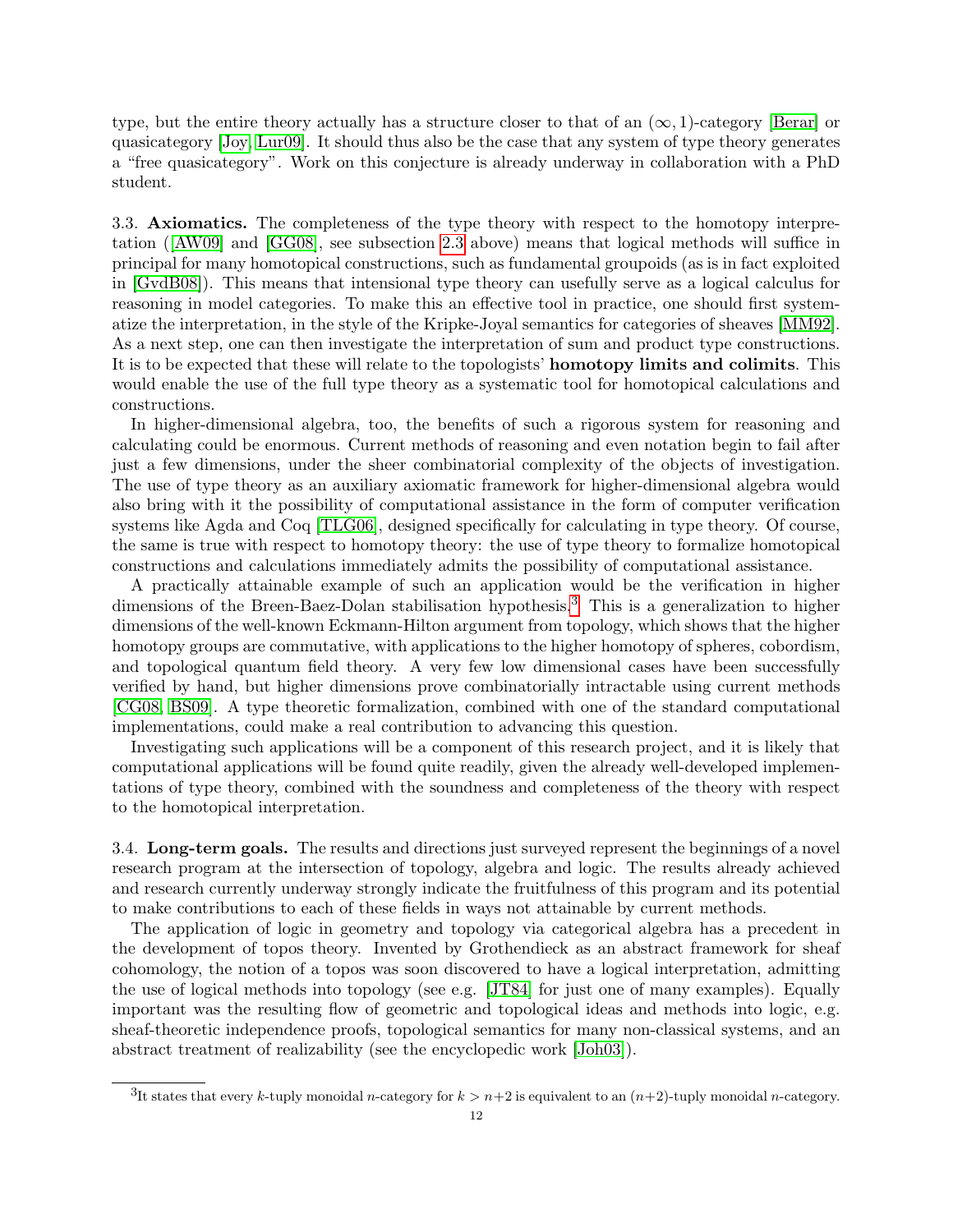An important and lively research program in current homotopy theory is the pursuit (again following Grothendieck [\[Gro83\]](#page-15-30)) of a general concept of "stack," subsuming sheaves of homotopy types, higher groupoids, quasi-categories, and the like (see e.g. the recent Fields Institute Thematic Program on Geometric Applications of Homotopy Theory devoted to this topic). Two important works in this area have either just been published (Lurie, *Higher Topos Theory* [\[Lur09\]](#page-16-13)), or are available in preprint form (Joyal, Theory of Quasi-Categories [\[Joy\]](#page-15-15)). It may be said, somewhat roughly, that the notion of a "higher-dimensional topos" is to homotopy what that of a topos is to topology (as in [\[JT91\]](#page-16-29)). This concept also has a clear categorical-algebraic component via Grothendieck's "homotopy hypothesis", which states that n-groupoids are combinatorial models for homotopy *n*-types, and thus  $\omega$ -groupoids are models for topological spaces. Missing from the recent development of higher-dimensional toposes, however, is a logical aspect analogous to that of (1-dimensional) topos theory. The current research program by the PI and his students and collaborators indicates that such a component is to be found in intensional type theory. The homotopy interpretation of Martin-Löf type theory into Quillen model categories, and the related results on type-theoretic constructions of higher groupoids, are analogous to basic results interpreting extensional type theory and higher-order logic in (1-) toposes, and clearly indicate that the logic of higher toposes, and therewith of higher homotopy theory, is a form of intensional type theory.

Thus the general motivation for the present project can be summarized as investigating, developing, and promoting the conception of homotopy as a model of intensional type theory, which itself is, of course, a formalization of constructive mathematics and logic. The powerful tools of higher-dimensional algebra that have recently been developed for the study of homotopy provide the mathematical framework for this undertaking. A concrete step toward advancing this general program would be the formulation of axioms for an elementary "higher topos", analogous to those for an elementary topos given by Lawvere and Tierney [\[Tie76\]](#page-16-30). Such a concept should capture not only the categories of stacks and sheaves of homotopy types currently investigated in homotopy theory (analogous to Grothendieck toposes), but (like elementary toposes) should also highlight the logical aspect, by admitting a direct interpretation of intensional type theory. The first steps toward such a concept are being taken in the research summarized and proposed here.

#### 4. Plan of Work

4.1. General plan of work. Work will proceed in collaboration with a doctoral student throughout the academic year and during the summer months. The customary research seminars and weekly meetings will be supplemented by research visits from others working in the field, research visits by the PI and student to other locations where related research is being conducted, and attendance at research meetings and workshops.

In addition, the PI will have a sabbatical leave during the period of the grant, part of which will be devoted to an extended stay at a location where related research is conducted. Possible locations include Cambridge, England; Utrecht, Holland; and Montreal or Ottawa, Canada.

The PI has a successful record of research and publication, as well as doctoral supervision. The methods and practices leading to this success in the past will be continued, and augmented by the support provided by this grant. Specifically, support for summer research, travel support for research visits, and graduate student support will permit a more dedicated and focused effort.

4.2. Timetable. The specific topics discussed in section [3](#page-9-0) above will be pursued as follows:

- (1) Free weak  $\omega$ -groupoid: Work toward this result is already underway. Along with its generalization to quasi-categories, this will likely form part of the PhD student's thesis.
- (2) Axiomatics: The development of the axiomatic approach and its associated computational implementation will begin with the start of the grant, as an independent research project, in collaboration with a faculty-member and student from Carnegie Mellon's Department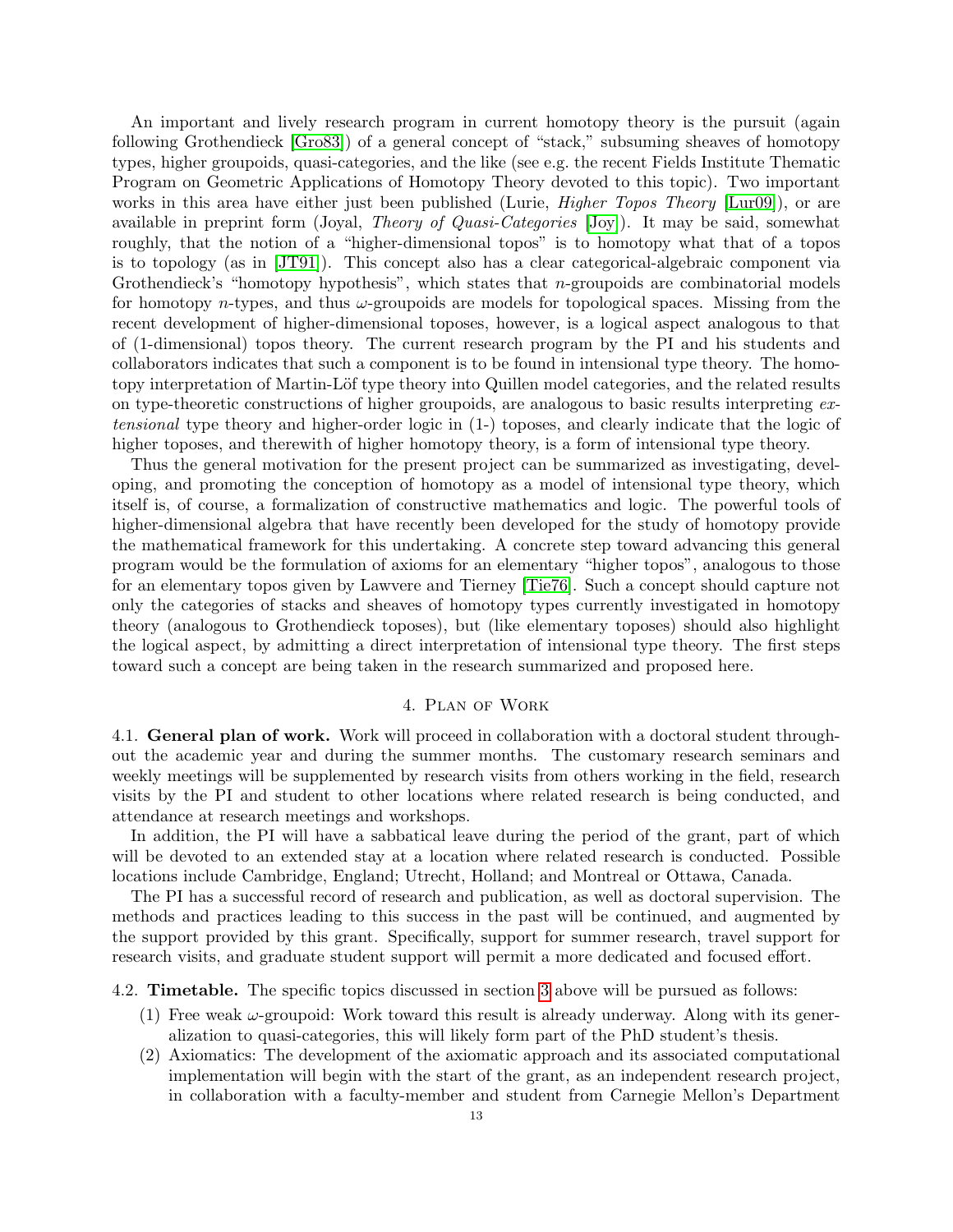of Computer Science. It is projected that first results could be attained within one year, and a practically useful, working implementation could be in place by the end of the grant period.

- (3) Coherence: Work on this topic will proceed parallel to the others. As a mainly theoretical issue, it serves as a guide to other long-range developments. The immediate, more ad hoc solutions, can be worked out quite quickly, probably within the first year, but the fundamental issue, and the knowledge gained from its further investigation, will guide the long-range development of the theory. The implementation of the axiomatic and computational tools will also be a benefit in the later investigation of coherence.
- (4) Higher topos: An axiomatic description of higher-dimensional toposes will be developed and refined as work on the other, specific problems sheds sufficient light on the essential features of the concept.

4.3. Dissemination of results. The results of the research supported by this project will be presented, documented, and distributed in three distinct scientific communities: type theory and constructive mathematics and logic, algebraic topology and homotopy theory, and higher-dimensional algebra and category theory. Each of these communities has its own workshops, conferences, electronic preprint distribution, and scientific journals. The PI and his student will strive to participate, to the extent practical, in each of these communities. This participation serves not only the purpose of dissemination of results, but perhaps even more importantly, allows the PI and student to interact with researchers in these different fields, in order to learn more of the relevant theory, keep up with new developments, and gauge the success of current project research.

The PI is already an active member of each of the three research communities mentioned, through attendance and presentation of results at conferences and workshops, publication in scientific journals, research collaborations, and supervision of doctoral research. Specific examples include:

- Invited speaker at the workshop on "Proof-theoretic methods in homotopy theory" as part of a special course on Simplicial Methods and Higher Categories in Homotopy Theory at the Center for Mathematical Research in Barcelona, 2008.
- Recent publications in both the *Mathematical Proceedings of the Cambridge Philosophical* Society (2008) and the Journal of Symbolic Logic (2009).
- Refereed contributions to Typed Lambda-Calculus and its Application, 2009 (two papers in collaboration with students).
- Recent PhD supervisee (2008) is now a Fields Institute post-doctoral fellow in mathematics at the University of Ottowa.

Such involvement and interaction will continue and be strengthened by the support provided by this grant.

## 5. Broader Impacts of the Proposed Research

As discussed in the foregoing, the broader impact of the proposed research is to be found in both graduate education and in applications in science and technology.

5.1. Doctoral education. The PI is actively involved in the supervision of doctoral students in logic and mathematics in Carnegie Mellon's program in Pure and Applied Logic. A doctoral student in that program is supported under this research project. The student will be trained in the relevant areas of topology, algebra, and logic, and will conduct joint research with the PI, leading to the degree of PhD. Moreover, the student will visit other locations where related research is being conducted and attend research conferences and workshops to learn of recent developments and present results of this project. He/she will also be trained in the essential scientific activities of conducting independent research, lecturing, writing scientific papers for publication,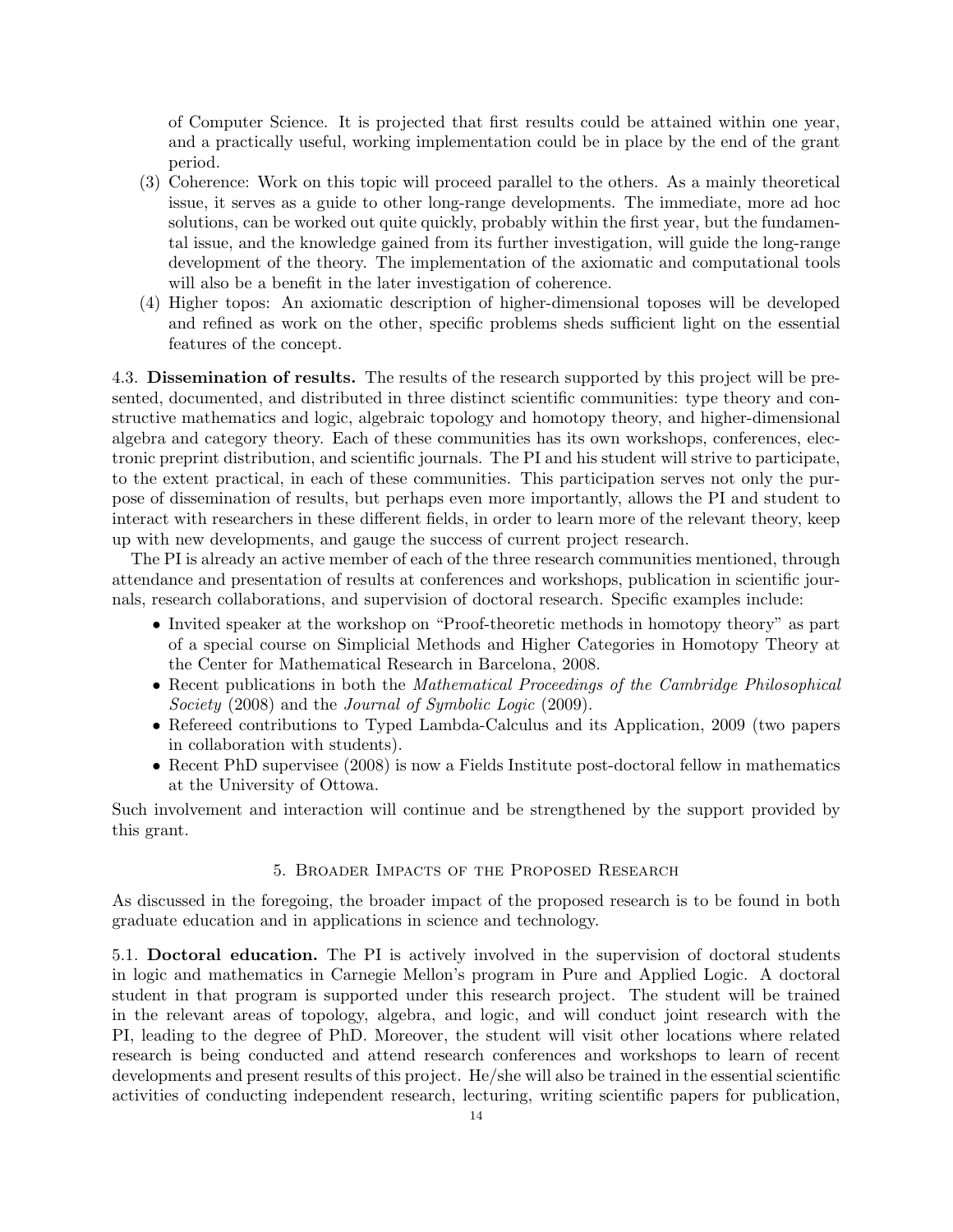and refereeing of research papers. The PI has a successful track record of graduate supervision, with two current PhD students, and two recent successful ones currently holding post-doctoral fellowships in mathematics.

The PI also collaborates regularly with faculty and students from Carnegie Mellon's distinguished Department of Computer Science. Such collaboration strengthens interdisciplinary ties in both education and research, enhancing the educational infrastructure and building lasting research partnerships.

5.2. Potential applications. As already explained in the narrative of the proposal, this research has a strong potential for direct applications in computer science. Constructive type theories of the kind under investigation are used extensively in programing language design and implementation. Homotopical and algebraic interpretations can be of use both in securing the soundness of various applied systems, and as a new theoretical model of the computational paradigms implemented by such systems. Conversely, computational applications in the related areas of mathematics, i.e. topology and higher-dimensional algebra, are made likely by the well-developed computational implementations of constructive type theory.

#### Appendix A. Rules of type theory

This appendix recalls the rules for identity types in intensional Martin-Löf type theory. See [\[ML84,](#page-16-4) [NPS90,](#page-16-5) [Jac99\]](#page-15-31) for detailed presentations.

Judgement forms. There are four basic forms of judgement:

 $A:$  type,  $a:A$ ,  $a=b:A$ ,  $A=B:$  type.

Each form can occur also with free variables: e.g. if  $A$  is a type, then

$$
x:A\vdash B(x):\mathtt{type}
$$

is called a dependent type, regarded as an A-indexed family of types.

## Rules for identity types.

$$
A: \text{type}
$$
  
 $x: A, y: A \vdash \text{Id}_{A}(x, y): \text{type}$   

$$
\frac{a: A}{a(a) \cdot \text{Id}_{A}(x, y)} \text{Id introduction}
$$

$$
\mathbf{r}(a) : \mathrm{Id}_{A}(a, a) \xrightarrow{\text{var of } \mathrm{Ind}(a, a)} \mathbf{r}(a) \xrightarrow{\text{var of } \mathrm{Ind}(a, a)} \mathbf{r}(a) \xrightarrow{\text{var of } \mathrm{Ind}(a, a)} \mathbf{r}(a) \xrightarrow{\text{var of } \mathrm{Ind}(a, a)} \mathbf{r}(a) \xrightarrow{\text{var of } \mathrm{Ind}(a, a)} \mathbf{r}(a) \xrightarrow{\text{var of } \mathrm{Ind}(a, a)} \mathbf{r}(a) \xrightarrow{\text{var of } \mathrm{Ind}(a, a)} \mathbf{r}(a) \xrightarrow{\text{var of } \mathrm{Ind}(a, a)} \mathbf{r}(a) \xrightarrow{\text{var of } \mathrm{Ind}(a, a)} \mathbf{r}(a) \xrightarrow{\text{var of } \mathrm{Ind}(a, a)} \mathbf{r}(a) \xrightarrow{\text{var of } \mathrm{Ind}(a, a)} \mathbf{r}(a) \xrightarrow{\text{var of } \mathrm{Ind}(a, a)} \mathbf{r}(a) \xrightarrow{\text{var of } \mathrm{Ind}(a, a)} \mathbf{r}(a) \xrightarrow{\text{var of } \mathrm{Ind}(a, a)} \mathbf{r}(a) \xrightarrow{\text{var of } \mathrm{Ind}(a, a)} \mathbf{r}(a) \xrightarrow{\text{var of } \mathrm{Ind}(a, a)} \mathbf{r}(a) \xrightarrow{\text{var of } \mathrm{Ind}(a, a)} \mathbf{r}(a) \xrightarrow{\text{var of } \mathrm{Ind}(a, a)} \mathbf{r}(a) \xrightarrow{\text{var of } \mathrm{Ind}(a, a)} \mathbf{r}(a) \xrightarrow{\text{var of } \mathrm{Ind}(a, a)} \mathbf{r}(a) \xrightarrow{\text{var of } \mathrm{Ind}(a, a)} \mathbf{r}(a) \xrightarrow{\text{var of } \mathrm{Ind}(a, a)} \mathbf{r}(a) \xrightarrow{\text{var of } \mathrm{Ind}(a, a)} \mathbf{r}(a) \xrightarrow{\text{var of } \mathrm{Ind}(a, a)} \mathbf{r}(a) \xrightarrow{\text{var of } \mathrm{Ind}(a, a)} \mathbf{r}(a) \xrightarrow{\text{var of } \mathrm{Ind}(a, a)} \mathbf{r}(a) \xrightarrow{\text{var of } \mathrm{Ind}(a, a)} \mathbf{r}(a) \xrightarrow{\text{var of } \mathrm{Ind}(a, a)} \mathbf{r}(a) \xrightarrow{\text{var of } \mathrm{
$$

$$
x : A, y : A, z : \mathrm{Id}_A(x, y) \vdash B(x, y, z) : \mathrm{type}
$$

$$
\underbrace{c : \mathrm{Id}_A(a, b)}_{\mathrm{J}(d, a, b, c) : B(a, b, c)} \vdash B(x, x, \mathrm{r}(x))}_{\mathrm{Id} \text{ elimination}}
$$

$$
\frac{a : A}{\text{J}(d, a, a, \textbf{r}(a))} = d(a) : B(a, a, \textbf{r}(a))
$$
Id conversion

The introduction rule provides a witness  $r(a)$  that a is identical to itself, called the *reflexivity term*. The distinctive elimination rule can be recognized as a form of Leibniz's law. The variable  $x : A$  is bound in the the notation  $J(d, a, b, c)$ .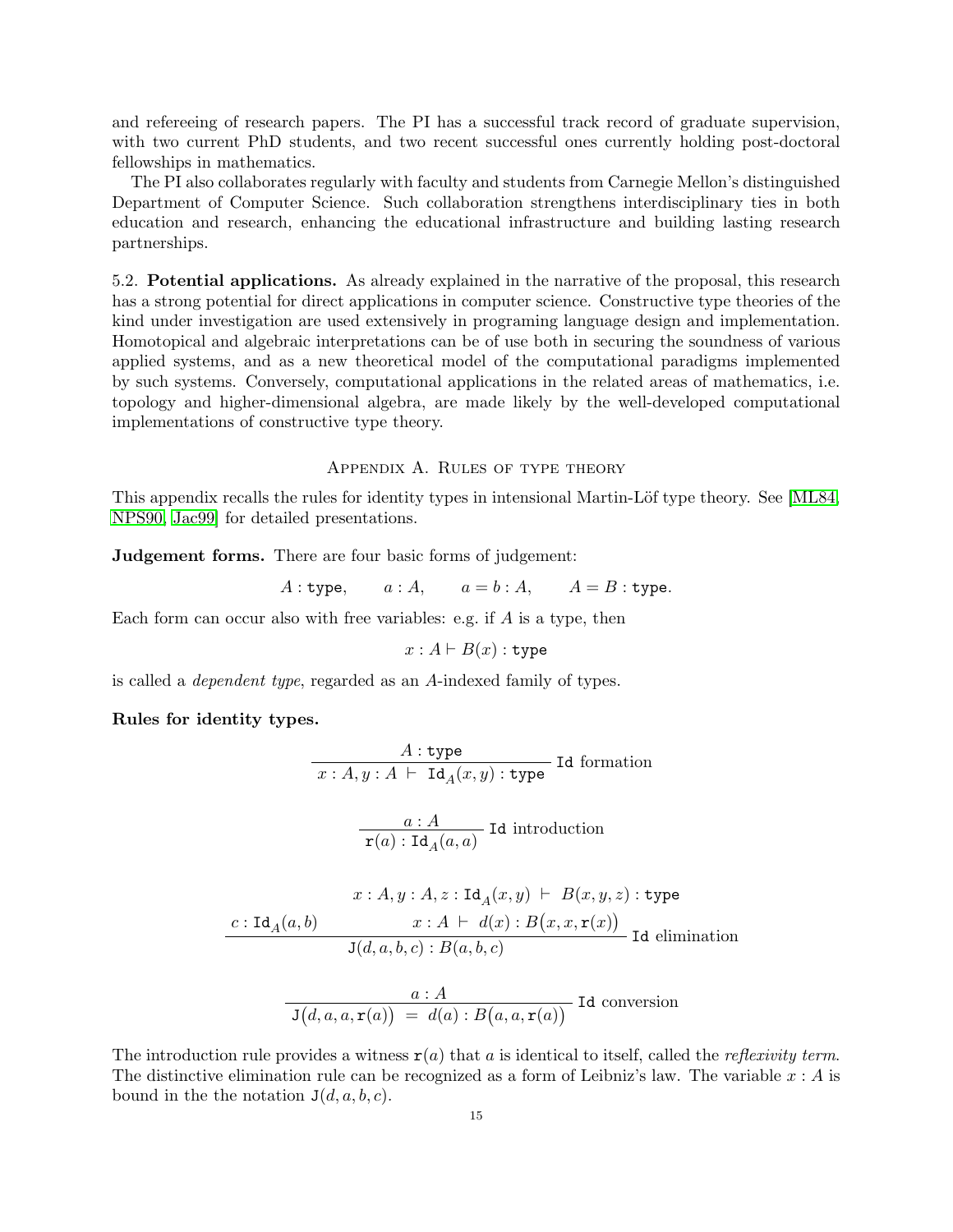#### **REFERENCES**

- <span id="page-15-25"></span>[ACCL89] M. Abadi, L. Cardelli, P.-L. Curien, and J.-J. Lévy. Explicit substitutions. In Proceedings of the 17th ACM SIGPLAN-SIGACT Symposium on Principles of Programming Languages, pages 31–46, New York, 1989. ACM Press.
- <span id="page-15-7"></span>[Acz74] P. Aczel. The strength of Martin-Löf's type theory with one universe. In S. Miettinen and J J. Vaananen, editors, Proceedings of the Symposium on Mathematical Logic, pages 1–32, 1974.
- <span id="page-15-1"></span>[AHW09] S. Awodey, P. Hofstra, and M. A. Warren. Martin-Löf complexes. 2009. Submitted, on the arXiv as arXiv:0906.4521.
- <span id="page-15-0"></span>[AW09] S. Awodey and M. A. Warren. Homotopy theoretic models of identity types. *Math. Proc. Camb. Phil.* Soc., 146:45–55, 2009.
- <span id="page-15-22"></span>[Bat98] M. A. Batanin. Monoidal globular categories as a natural environment for the theory of weak *n*-categories. Adv. Math., 136(1):39–103, 1998.
- <span id="page-15-24"></span>[Bau95] H.-J. Baues. Homotopy types. In I. M. James, editor, Handbook of Algebraic Topology, pages 1–72. North-Holland, Amsterdam, 1995.
- <span id="page-15-23"></span>[Berar] J. E. Bergner. A survey of  $(\infty, 1)$ -categories. In J. Baez and P. May, editors, *Proceedings of the IMA* workshop on n-categories, To appear.
- <span id="page-15-2"></span>[BG09] B. van den Berg and R. Garner. Types are weak ω-groupoids. Submitted, 2009.
- <span id="page-15-16"></span>[Bou77] A. K. Bousfield. Constructions of factorization systems in categories. Journal of Pure and Applied Algebra, 9:207–220, 1977.
- <span id="page-15-21"></span>[Bro87] R. Brown. From groups to groupoids. Bulletin of the London Mathematical Society, 19:113–134, 1987.
- <span id="page-15-28"></span>[BS09] J. Baez and M. Shulman. Lectures on n-categories and cohomology. 2009. on the arxiv under arXiv:math.CT/0608420.
- <span id="page-15-11"></span>[Car86] J. Cartmell. Generalised algebraic theories and contextual categories. Ann. Pure Appl. Logic, 32(3):209– 243, 1986.
- <span id="page-15-27"></span>[CG08] E. Cheng and N. Gurski. The periodic table of n-categories for low dimensions i: degenerate categories and degenerate bicategories. 2008. on the archive under arXiv:0708.1178.
- <span id="page-15-20"></span>[Che07] E. Cheng. An  $\omega$ -category with all duals is an  $\omega$ -groupoid. Appl. Categ. Structures, 15(4):439-453, 2007.
- <span id="page-15-17"></span>[DS95] W. G. Dwyer and J. Spalinski. Homotopy theories and model categories. In I. M. James, editor, *Handbook* of Algebraic Topology, pages 73–126. North-Holland, Amsterdam, 1995.
- <span id="page-15-13"></span>[Dyb96] P. Dybjer. Internal type theory. In Proc. BRA TYPES workshop, Torino, June 1995, volume 1158 of Lecture Notes in Comput. Sci., Berlin, 1996. Springer-Verlag.
- <span id="page-15-19"></span>[Gar07] R. Garner. Cofibrantly generated natural weak factorisation systems. 2007. Submitted, on the arXiv as math.CT/0702290.
- <span id="page-15-26"></span>[Gar08] R. Garner. Homomorphisms of higher categories. Submitted, 2008.
- <span id="page-15-4"></span>[Garar] R. Garner. Two-dimensional models of type theory. Math. Structures Comput. Sci., To appear.
- <span id="page-15-3"></span>[GG08] N. Gambino and R. Garner. The identity type weak factorisation system. Submitted, on the arXiv as arXiv:0803.4349v1, 2008.
- <span id="page-15-30"></span>[Gro83] A. Grothendieck. Pursuing stacks. Unpublished letter to Quillen, 1983.
- <span id="page-15-5"></span>[GvdB08] R. Garner and B. van den Berg. Types are weak ω-groupoids. Submitted, 2008.
- <span id="page-15-8"></span>[Hof95a] M. Hofmann. Extensional Concepts in Intensional Type Theory. PhD thesis, University of Edinburgh, 1995.
- <span id="page-15-12"></span>[Hof95b] M. Hofmann. On the interpretation of type theory in locally cartesian closed categories. In J. Tiuryn and Leszek Pacholski, editors, Computer Science Logic 1994, pages 427–441. Springer, 1995.
- <span id="page-15-10"></span>[Hof97] M. Hofmann. Syntax and semantics of dependent types. In P. Dybjer and A. M. Pitts, editors, Semantics and Logics of Computation, Publications of the Newton Institute, pages 79–130. Cambridge University Press, Cambridge, 1997.
- <span id="page-15-18"></span>[Hov99] M. Hovey. *Model Categories*, volume 63 of *Math. Surveys and Monogr.* American Mathematical Society, Providence, Rhode Island, 1999.
- <span id="page-15-6"></span>[How80] W. A. Howard. The formulae-as-types notion of construction. In J. P. Seldin and J. R. Hindley, editors, To H. B. Curry: Essays on Combinatory Logic, Lambda Calculus and Formalism, pages 479–490. Academic Press, London, 1980.
- <span id="page-15-9"></span>[HS98] M. Hofmann and T. Streicher. The groupoid interpretation of type theory. In Sambin and Smith [\[SS98\]](#page-16-31), pages 83–111.
- <span id="page-15-31"></span>[Jac99] B. Jacobs. *Categorical Logic and Type Theory*. North-Holland Publishing Co., Amsterdam, 1999.
- <span id="page-15-29"></span>[Joh03] P. T. Johnstone. Sketches of an Elephant. Oxford University Press, Oxford, 2003. 2 vol.s.
- <span id="page-15-15"></span>[Joy] A. Joyal. The Theory of Quasi-Categories. In preparation.
- <span id="page-15-14"></span>[Joy02] A. Joyal. Quasi-categories and Kan complexes. Journal of Pure and Applied Algebra, 175:207–222, 2002.